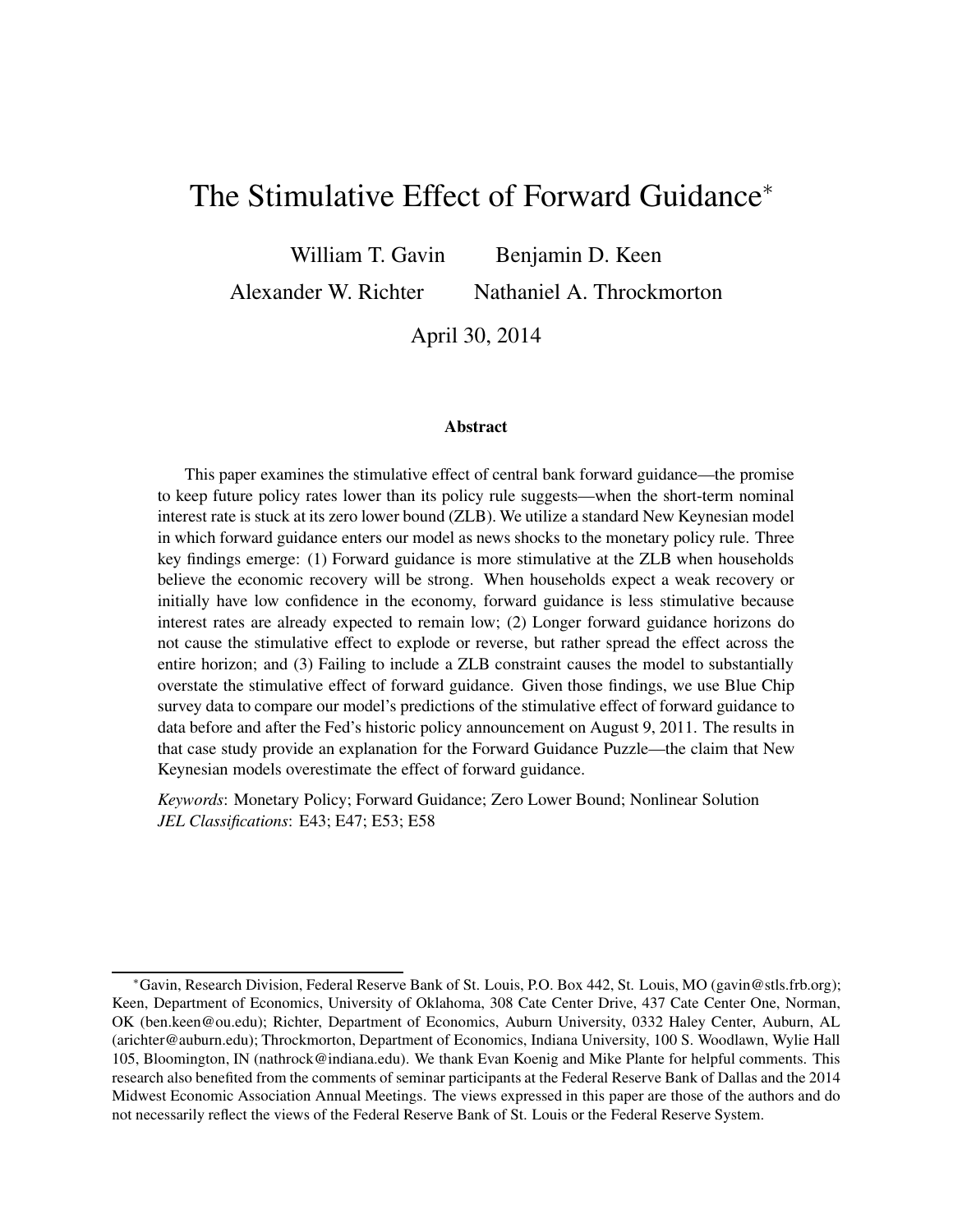## 1 INTRODUCTION

This paper studies the effect of central bank forward guidance when the nominal interest rate is stuck at its zero lower bound (ZLB). Forward guidance refers to central bank communication about future policy, which takes many forms including announcements about objectives, contingencies, and policy actions. The decision of central banks to announce their expected policy rate path is a [recent phenomenon](#page-24-0) that has accompanied the evolution of inflation targeting.

Campbell et al. [\(2012](#page-24-0)) introduce terms to differentiate the two types of forward guidance: Delphic and Odyssean. Delphic forward guidance is a central bank's forecast of its own policy, which is based on its projections for inflation and real activity as well as an established policy rule. Odyssean forward guidance is a commitment to deviate from the established policy rule at some point in the future when the policy rate is normally expected to rise above zero. The commitment usually is to keep the interest rate at zero longer than the policy rule suggests. Typically, forward guidance about the policy rate path is consistent with the expected state of the economy and an established policy rule (Delphic forward guidance). If the policy rule is known, then Delphic forward guidance on the policy rate path is redundant. One reason to announce forward guidance about the policy rate together with economic forecasts is to clarify the central bank's policy strategy.<sup>[1](#page-1-0)</sup>

Central banks utilize Odyssean forward guidance when the short-term nominal interest rate is constrained at its ZLB because they no longer have the ability to stimulate demand with traditional open market operations. Several papers, including this one, argue that Odyssean forward guidance can raise output when the policy rate is at the  $ZLB<sup>2</sup>$  $ZLB<sup>2</sup>$  $ZLB<sup>2</sup>$ . To stimulate the economy, the central bank commits to a policy rate path that is lower than the interest rate path it would be expected to follow in the absence of forward guidance. We assume households understand the policymaker's objective and do not interpret the looser policy as a signal that the central bank is more pessimistic about the recovery. The forward guidance applies to future periods in which households expect a recovery to raise the policy rate. The promise to keep the policy rate low during this part of the recovery generates a reduction in the expected policy rate. By lowering the expected future policy rate, forward guidance also reduces current long-term nominal interest rates (through the expectations theory of the term structure) which raises demand in the near term.

We calculate the global solution to a nonlinear New Keynesian model to examine the stimulative effect of forward guidance when the ZLB binds. Forward guidance enters our model as news shocks to the monetary policy rule similar to Laséen and Svensson (2011) which commits the central bank to a lower policy rate than its policy rule suggests. Although many papers employ nonlinear methods for examining the effects of a  $ZLB$  constraint,<sup>[3](#page-1-2)</sup> this paper is the first to utilize nonlinear methods to study the stimulative effect of forward guidance at the ZLB.

Some researchers who study forward guidance do not impose the ZLB constraint, but instead, assume the central bank credibly provides forward guidance that it will maintain a low nominal interest rate in the future [Laséen and Svensson (2011) and [Del Negro et al. \(2012](#page-24-1))]. Although

<span id="page-1-0"></span><sup>&</sup>lt;sup>1</sup>See the [Bank of England \(2013](#page-24-2)) for a discussion of how forward guidance helps the public form more accurate expectations about future central bank policy. For a collection of essays about forward guidance by central bankers, market participants, and academics, see [den Haan](#page-24-3) [\(2013\)](#page-24-3). For a detailed account of recent unconventional monetary policies used by central banks, including forward guidance, see [International Monetary Fund](#page-25-1) [\(2013\)](#page-25-1).

<span id="page-1-1"></span><sup>&</sup>lt;sup>2</sup>See [Krugman \(1998](#page-25-2)), [Reifschneider and Williams \(2000](#page-26-0)), [Eggertsson and Woodford \(2003](#page-24-4)), [Nakov](#page-26-1) [\(2008\)](#page-26-1), [Walsh](#page-26-2) [\(2009\)](#page-26-2), [Levin et al. \(2010](#page-25-3)), [Werning \(2011\)](#page-26-3), [Campbell et al.](#page-24-0) [\(2012](#page-24-0)), [Del Negro et al. \(2012\)](#page-24-1), and [Woodford](#page-26-4) [\(2012\)](#page-26-4).

<span id="page-1-2"></span><sup>&</sup>lt;sup>3</sup>See, for example, [Wolman](#page-26-5) [\(2005\)](#page-26-5), [Basu and Bundick \(2012\)](#page-24-5), Fernández-Villaverde et al. [\(2012\)](#page-25-4), [Nakata \(2012](#page-25-5)), [Aruoba and Schorfheide \(2013](#page-24-6)), [Gust et al. \(2013](#page-25-6)), [Mertens and Ravn \(2013](#page-25-7)), and [Gavin et al.](#page-25-8) [\(2014\)](#page-25-8).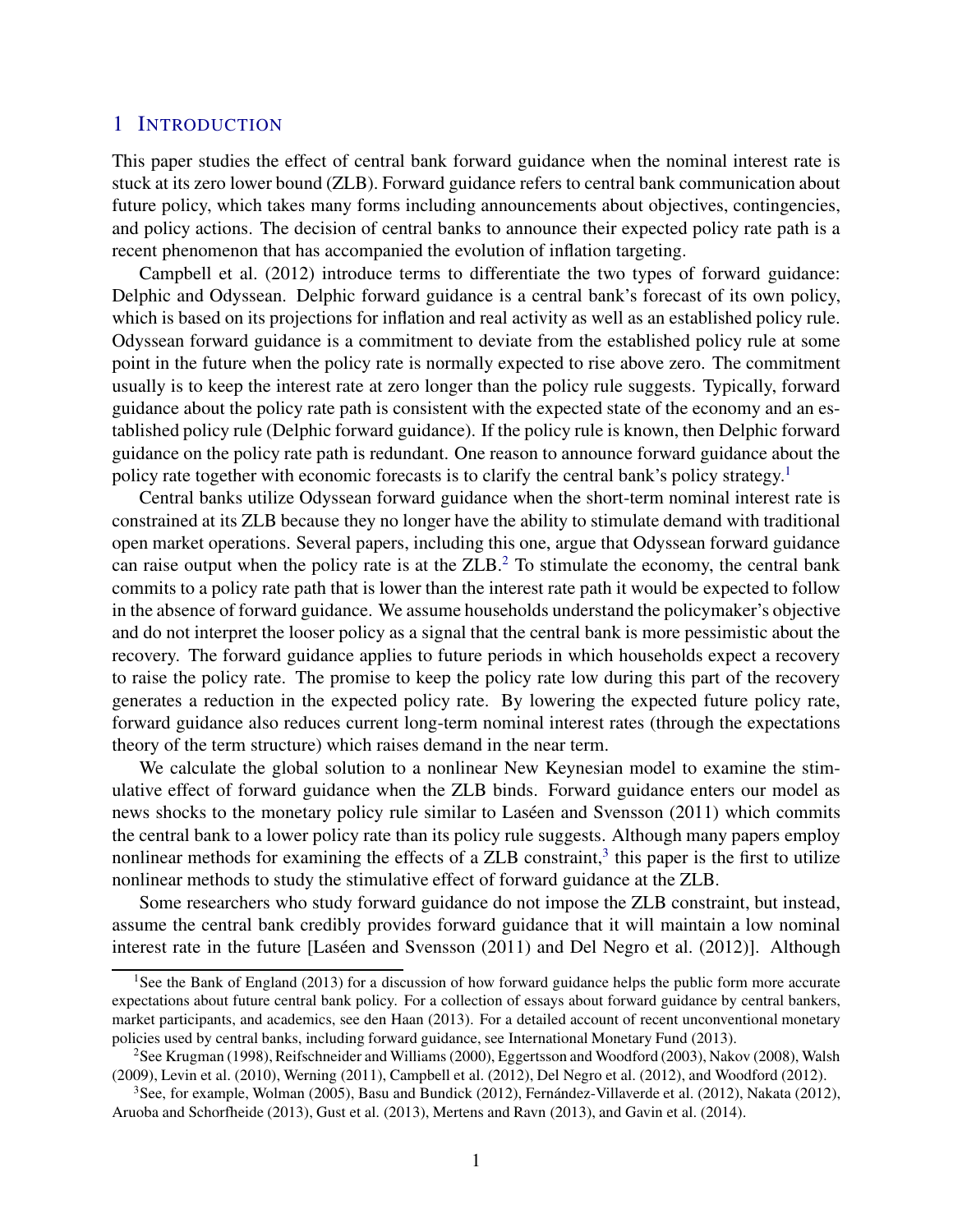that assumption makes the model more numerically tractable, it means that households can expect negative nominal interest rates. That fact is particularly important when studying forward guidance because households will believe unanticipated expansionary monetary policy shocks are stimulative even when the ZLB binds. It also indicates that when households receive news about a future reduction in the nominal interest rate, they will expect negative future nominal interest rates. Those facts, together, will cause the model to overstate the stimulative effect of forward guidance. In addition, the problem of accurately capturing households' expectations is exacerbated when the forward guidance horizon spans multiple years. We focus on the impact of forward guidance when the nominal interest rate is at the ZLB, but also show its effects when the ZLB does not bind.

Three key findings emerge from our analysis of Odyssean forward guidance:

- 1. Forward guidance is more stimulative at the ZLB when households believe the economic recovery will be strong. Those optimistic feelings raise next period's expected nominal interest rate. The central bank's promise to provide a future expansionary monetary policy shock, however, dampens that increase in the expected interest rate, which boosts current consumption. Conversely, the expectation of a sluggish recovery results in forward guidance having a smaller stimulative effect because interest rates are already expected to remain low.
- 2. Longer forward guidance horizons do not reverse the stimulative effect or cause it to explode, but inste[ad, spread the effect across the horizon by flattening the yield curve.](#page-25-0) Laséen and Svensson [\(2011\)](#page-25-0) and [Carlstrom et al. \(2012](#page-24-7)) show that the qualitative effects of key economic variables to forward guidance can change depending on how long the central bank promises to maintain a low policy rate. We examine horizons up to 10 quarters and find no evidence that forward guidance generates reversals such as deflation or output losses.
- 3. The failure to incorporate a binding ZLB constraint into the model causes the stimulative effect of forward guidance to be much more pronounced. That overestimation occurs because the absence of a ZLB constraint enables additional stimulus to be generated by pushing the current and expected nominal interest rates below zero.

Given those findings, we use Blue Chip survey data to compare our model's predictions to economic forecasts before and after the Fed's historic forward guidance announcement on August 9, 2011. Our results in that case provide an explanation for the Forward Guidance Puzzle—the claim that New Keynesian models overestimate the effect of forward guidance [\[Del Negro et al. \(2012](#page-24-1))].

Many papers that study forward guidance assume the central bank pledges to maintain a particular interest rate peg for a specified period of time [Laséen [and Svensson \(2011](#page-25-0)), [Carlstrom et al.](#page-24-7) [\(2012\)](#page-24-7), and [Del Negro et al. \(2012](#page-24-1))]. The effect of forward guidance on the nominal interest rate is measured as the difference between the interest rate peg and the interest rate that would occur in the absence of forward guidance. To preserve the peg, the central bank must provide news over the entire forward guidance horizon to offset shocks that affect the interest rate. Thus, there are two dimensions to a forward guidance policy: its horizon and the intensity of the news (i.e., the variance of the news process). [Del Negro et al. \(2012](#page-24-1)) show that when they extend the forward guidance horizon, it leads to predictions that overstate the increase in output and inflation. Their experiment, however, relies on a stronger intensity of news to maintain the interest rate peg in the future. In our analysis, we weight the news shocks to keep the variance of the news process constant, which allows us to isolate the effects of a longer forward guidance horizon from a change in the intensity of news. Under that assumption, we find that longer forward guidance horizons generate higher consumption and inflation at a decreasing rate when the policy is implemented.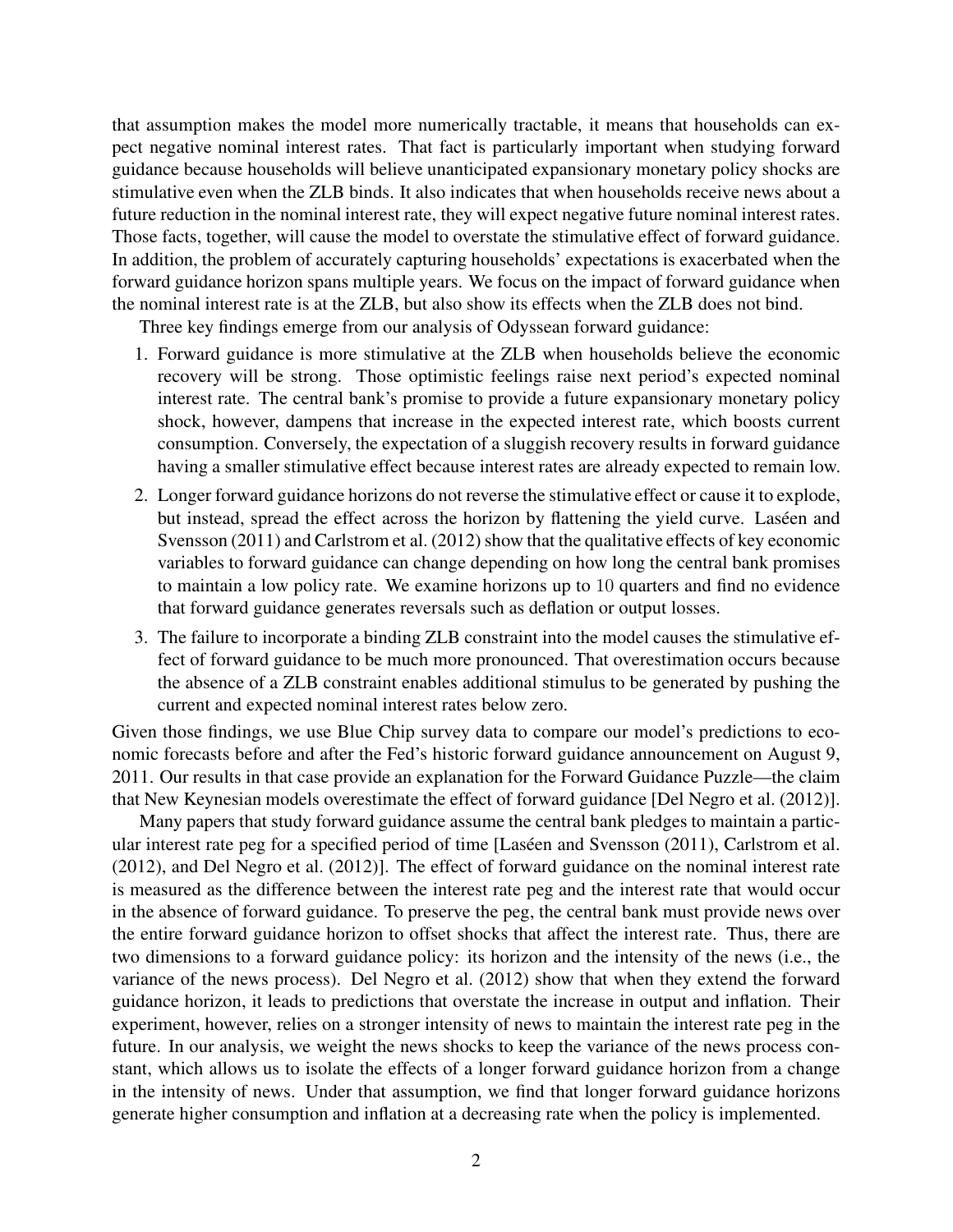Our t[heoretical analysis of forward guidance builds on the seminal work of](#page-24-4) Eggertsson and Woodford [\(2003](#page-24-4)), who study how to conduct monetary policy when the nominal interest rate is at the ZLB. They focus on an announced price level path target, rather than forward guidance about future policy rates. Although their analysis is thorough, it is based on a linearized version of a constrained New Keynesian model in which there is no expectation of returning to the ZLB after exiting. The li[mitations of those features, which are discussed in](#page-25-4) [Braun et al.](#page-24-8)[\(2012](#page-24-8)[\),](#page-25-4) Fernández-Villaverde et al. [\(2012\)](#page-25-4), and [Gavin et al. \(2014](#page-25-8)), motivate us to solve a fully nonlinear model with endogenous ZLB events to more accurately account for the expectational effects of the ZLB.

The paper is organized as follows. [Section 2](#page-3-0) provides a post-financial crisis account of the Fed's forward guidance in its policy statements. [Section 3](#page-5-0) describes the nonlinear model, including the specification of forward guidance, its calibration, and its solution method. [Section 4](#page-7-0) quantifies the effect of forward guidance. Specifically, we describe the decision rules and the impulse responses to news shocks across alternative forward guidance horizons. [Section 5](#page-21-0) focuses on the Federal Open Market Committee (FOMC)'s August 9, 2011 forward guidance announcement in order to examine how our model's predictions compare with the data. [Section 6](#page-23-0) concludes.

## <span id="page-3-0"></span>2 FORWARD GUIDANCE AT THE FEDERAL RESERVE

The FOMC uses two methods to communicate information about the path of future policy rates. One, it releases the individual forecasts of its participant members four times per year, but that information can be diverse and reveals differences in opinions. Two, it provides forward guidance about the future federal funds rate in its policy statements and has consistently done so since 2008.

At the December 16, 2008 meeting, the FOMC lowered the federal funds rate to a range of 0-0.25 percent and announced the rate would remain at that unusually low level for an *extended* period. The FOMC continued to use that vague language until its August 9, 2011 meeting in which it stated the low range was likely warranted ". . . *at least through mid-2013*." That announcement was the first time the FOMC used date-based forward guidance, and it had a dramatic effect on current and expected future interest rates. Using a distribution of expected future Eurodollar rates, [Raskin \(2013](#page-26-6)) estimates that the August 9, 2011 statement generated both a significant decline in 1- to 5-year ahead future Eurodollar rates and a substantial reduction in the dispersion of those expected interest rates. For example, the 2-year ahead Eurodollar rate fell by about 25 basis points after the statement was released. [Moessner](#page-25-9) [\(2013\)](#page-25-9) also finds that the 1-year ahead U.S. Treasury bill rate at 3- to 8-year horizons fell by about the same amount.

The next change in forward guidance occurs in the statement released after the January 25, 2012 FOMC meeting. That policy statement was different in two ways. One, the time that the federal funds rate was expected to remain at zero was updated to read "...at least through late 2014," which was an increase of six quarters. Two, the FOMC expressed a more pessimistic economic outlook and indicated the projected path for the federal funds rate was conditional on that outlook. Subsequent speeches by policymakers provided support for that assessment.

We contend that the forward guidance provided in the January 25, 2012 statement is Delphic for two reasons. One, the statement expressed more pessimism about the economy, which suggests the FOMC's policy rule was projecting a later date for raising the federal funds rate. Two, the FOMC never stated the new projected interest rate path was different from the path implied by its policy rule. When analyzing the data, [Raskin \(2013](#page-26-6)) finds the 6-quarter extension of forward guidance marginally reduced expected interest rates and was not statistically significant. He argues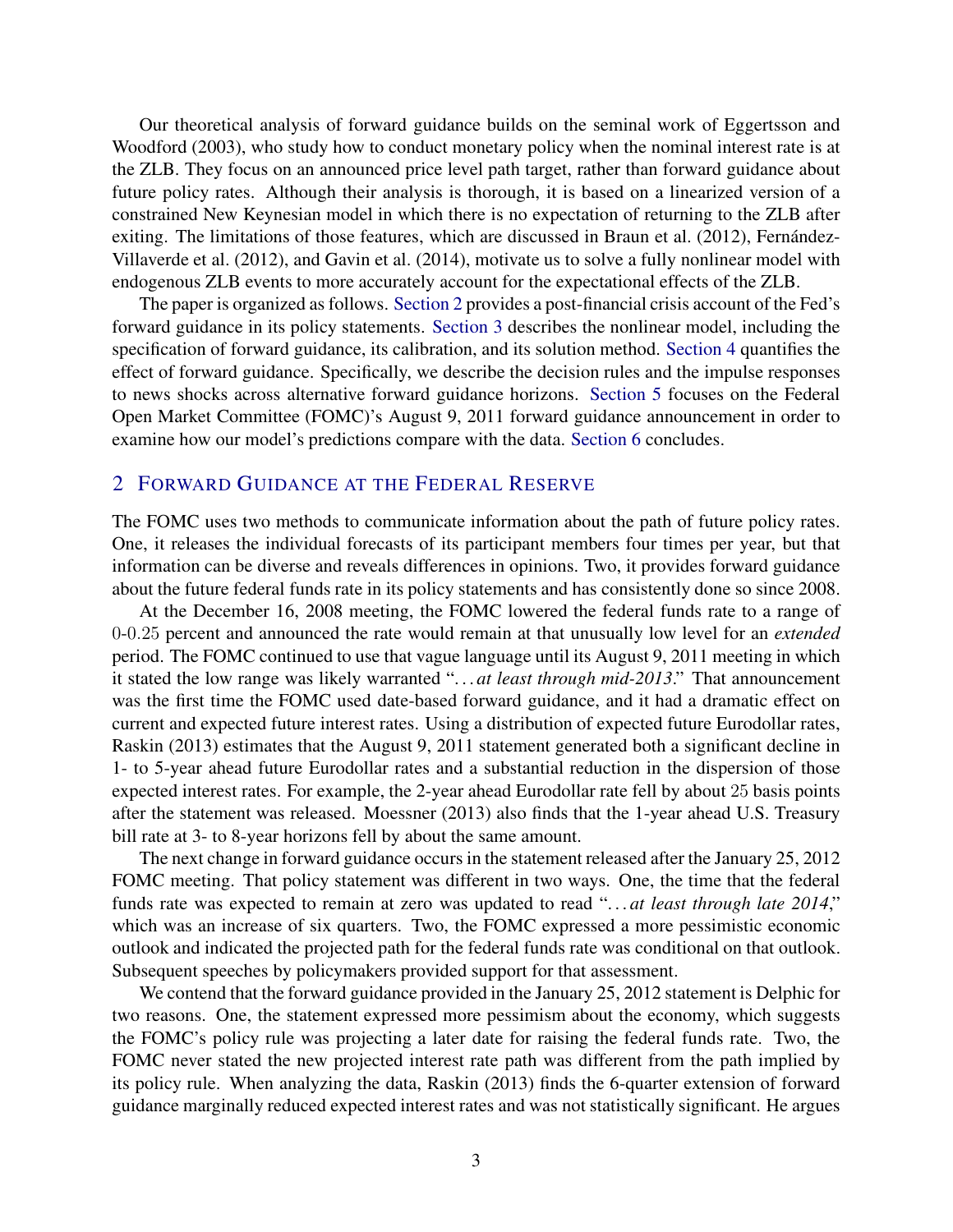that the difference in the market's reaction to the August 9, 2011 and the January 25, 2012 events is attributed to the beliefs of market participants. Specifically, the market was surprised by the first announcement of calendar-based guidance, but not by the second statement of a longer forward guidance horizon. He also suggests that the greater uncertainty about the longer horizon may have made the later announcement less relevant for current expectations.

By late summer 2012, the economy continued to disappoint policymakers and the statement issued following the September 13, 2012 meeting was amended to read:

To support continued progress toward maximum employment and price stability, . . . *a highly accommodative stance of monetary policy will remain appropriate for a considerable time after the economic recovery strengthens*. . . . the Committee also decided today to keep the target range for the federal funds rate at  $0$  to  $1/4$  percent and currently anticipates that exceptionally low levels for the federal funds rate are likely to be *warranted at least through mid-2015*.

That statement included a 2-quarter extension to the time the FOMC promised to maintain a zero federal funds rate and a new pledge to add \$85 billion to the Fed's balance sheet every month until the labor market significantly improved. The language ". . . for a considerable time after the economic recovery strengthens" conveys Odyssean forward guidance. On the other hand, the FOMC likely dampened economic expectations because the statement expressed more pessimism about business spending, and FOMC participants lowered their GDP growth forecasts.

On December 12, 2012, the FOMC again adjusted its forward guidance from the calendarbased language "at least through mid-2015" to forward guidance based on unemployment and expected inflation. The policy statement read:

. . . this exceptionally low range for the federal funds rate will be appropriate *at least as long as the unemployment rate remains above* 6*-*1/2 *percent*, inflation between one and two years ahead is projected to be no more than a half percentage point above the Committee's 2 percent longer-run goal, and longer-term inflation expectations continue to be well anchored.

The FOMC participants' forecasts released after the meeting indicate that the unemployment rate would likely hit 6-1/2 percent in mid-2015. Therefore, that statement was not designed to change expectations about when the policy rate would rise, but only to emphasize that the timing of the FOMC's decision to increase its policy rate is conditional on inflation expectations and the state of the labor market. On December 18, 2013, the policy statement sought to reinforce the Odyssean nature of forward guidance by stating:

. . . it likely will be appropriate to maintain the current target range for the federal funds rate *well past the time that the unemployment rate declines below* 6*-*1/2 *percent*, especially if projected inflation continues to run below the Committee's 2 percent longer-run goal.

Evidence shows the labor market had improved and as a result, the FOMC decided to begin tapering their monthly asset purchases. The new language on unemployment was probably added to prevent the market from moving up the date in which they expect the federal funds rate to rise.

Market and media reaction over the past few years to the Fed's policy statements indicate the FOMC has had limited success in communicating Odyssean forward guidance.<sup>[4](#page-4-0)</sup> This paper highlights the conditions under which Odyssean forward guidance is stimulative.

<span id="page-4-0"></span><sup>4</sup>The Bank of Japan, the European Central Bank, and the Bank of England have also communicated Odyssean forward guidance. See [Filardo and Hofmann](#page-25-10) [\(2014\)](#page-25-10) for an overview of the policies and their economic impacts. Norway, Sweden, and New Zealand, however, have relied more on Delphic forward guidance. Their policies are examined by [Andersson and Hofmann \(2010](#page-24-9)) and [Kool and Thornton \(2012\)](#page-25-11).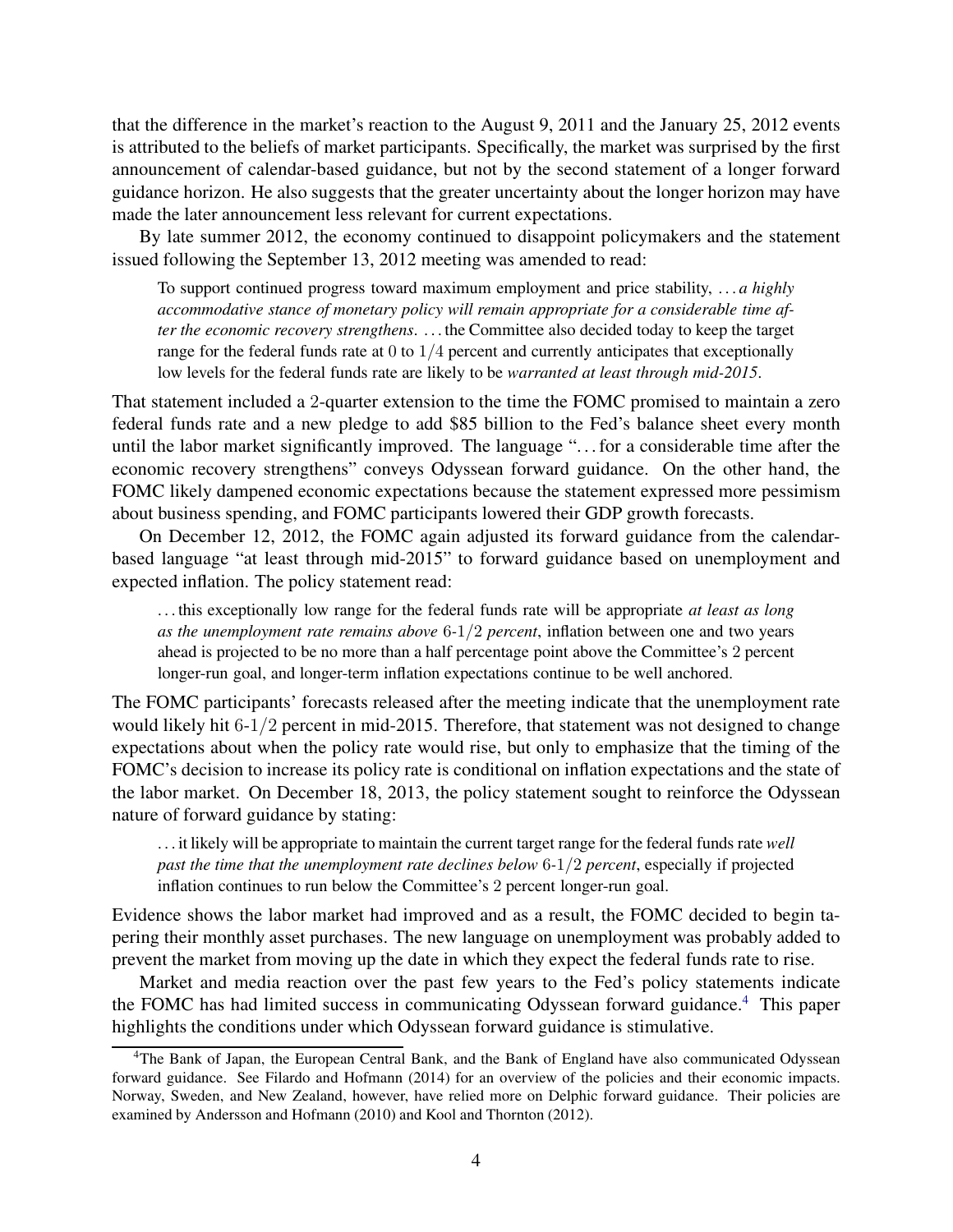## <span id="page-5-0"></span>3 ECONOMIC MODEL, CALIBRATION, AND SOLUTION METHOD

We use a conventional New Keynesian model without capital in which the ZLB on the nominal interest rate occasionally binds due to persistent discount factor shocks. Our innovation is to introduce Odyssean forward guidance on the nominal interest rate via monetary policy shocks that households observe before they hit the economy while also imposing the ZLB.

3.1 HOUSEHOLDS A unit measure of identical households choose  $\{c_t, n_t, b_t\}_{t=0}^{\infty}$  to maximize expected lifetime utility,  $E_0 \sum_{t=0}^{\infty} \tilde{\beta}_t [\log c_t - \chi n_t^{1+\eta}/(1+\eta)]$ , where  $1/\eta$  is the Frisch elasticity of labor supply,  $c_t$  is consumption of the final good,  $n_t$  is labor hours,  $E_0$  is an expectations operator conditional on information available in period 0,  $\tilde{\beta}_0 \equiv 1$ , and  $\tilde{\beta}_t = \prod_{i=1}^t \beta_i$  for  $t > 0$ .  $\beta_i$  is a time-varying subjective discount factor that evolves according to

<span id="page-5-1"></span>
$$
\beta_i = \bar{\beta} (\beta_{i-1}/\bar{\beta})^{\rho_\beta} \exp(v_i), \tag{1}
$$

where  $\bar{\beta}$  is the steady-state discount factor,  $0 \leq \rho_{\beta} < 1$ , and  $v_i \sim \mathbb{N}(0, \sigma_v^2)$ . Those choices are constrained by  $c_t + b_t = w_t n_t + r_{t-1} b_{t-1}/\pi_t + d_t$ , where  $\pi_t = p_t/p_{t-1}$  is the gross inflation rate,  $w_t$  is the real wage rate,  $b_t$  is a 1-period real bond,  $r_t$  is the gross nominal interest rate, and  $d_t$  are profits from intermediate firms. The optimality conditions to each household's problem imply

<span id="page-5-2"></span>
$$
w_t = \chi n_t^{\eta} c_t,\tag{2}
$$

$$
1 = r_t E_t[\beta_{t+1}(c_t/c_{t+1})/\pi_{t+1}].
$$
\n(3)

3.2 FIRMS The production sector consists of monopolistically competitive intermediate goods firms who produce a continuum of differentiated inputs and a representative final goods firm. Each firm  $i \in [0, 1]$  in the intermediate goods sector produces a differentiated good,  $y_t(i)$ , with identical technologies given by  $y_t(i) = n_t(i)$ , where  $n_t(i)$  is the level of employment used by firm i. Each intermediate firm chooses its labor supply to minimize operating costs,  $w_t n_t(i)$ , subject to its production function. Using a [Dixit and Stiglitz \(1977](#page-24-10)) aggregator, the representative final goods firm purchases  $y_t(i)$  units from each intermediate goods firm to produce the final good,  $y_t \equiv \left[\int_0^1 y_t(i)^{(\theta-1)/\theta} di\right]^{(\theta/(\theta-1)})$ , where  $\theta > 1$  measures the elasticity of substitution between the intermediate goods. Profit maximization then yields the demand function for intermediate inputs given by  $y_t(i) = (p_t(i)/p_t)^{-\theta} y_t$ , where  $p_t = \left[\int_0^1 p_t(i)^{1-\theta} di\right]^{1/(1-\theta)}$  is the price of the final good.

Following [Rotemberg](#page-26-7) [\(1982\)](#page-26-7), each firm faces a cost to adjusting its price,  $adj_t(i)$ , which emphasizes the negative effect that price changes can have on customer-firm relationships. Using the functional form in [Ireland](#page-25-12) [\(1997\)](#page-25-12),  $adj_t(i) = \varphi[p_t(i)/(\bar{\pi}p_{t-1}(i))-1]^2 y_t/2$ , the real profits of firm i are  $d_t(i) = [(p_t(i)/p_t)y_t(i) - (w_t n_t(i) + adj_t(i))]$ , where  $\varphi \ge 0$  controls the size of the adjustment cost and  $\bar{\pi}$  is the steady-state gross inflation rate. Each intermediate goods firm chooses its price,  $p_t(i)$ , to maximize the expected discounted present value of real profits  $E_t \sum_{k=t}^{\infty} \lambda_{t,k} d_k(i)$ , where  $\lambda_{t,t} \equiv 1$ ,  $\lambda_{t,t+1} = \beta_{t+1} (c_t/c_{t+1})^{\sigma}$  is the stochastic pricing kernal between periods t and  $t+1$  and  $\lambda_{t,k} \equiv \prod_{j=t+1}^{k} \lambda_{j-1,j}$ . In a symmetric equilibrium, all intermediate goods firms make the same decisions and the optimality condition reduces to

<span id="page-5-3"></span>
$$
\varphi\left(\frac{\pi_t}{\bar{\pi}}-1\right)\frac{\pi_t}{\bar{\pi}}=(1-\theta)+\theta w_t+\varphi E_t\left[\lambda_{t,t+1}\left(\frac{\pi_{t+1}}{\bar{\pi}}-1\right)\frac{\pi_{t+1}}{\bar{\pi}}\frac{y_{t+1}}{y_t}\right].
$$
\n(4)

In the absence of price adjustment costs (i.e.,  $\varphi = 0$ ), the real wage rate equals  $(\theta - 1)/\theta$ , which is the inverse of a firm's markup of price over marginal cost.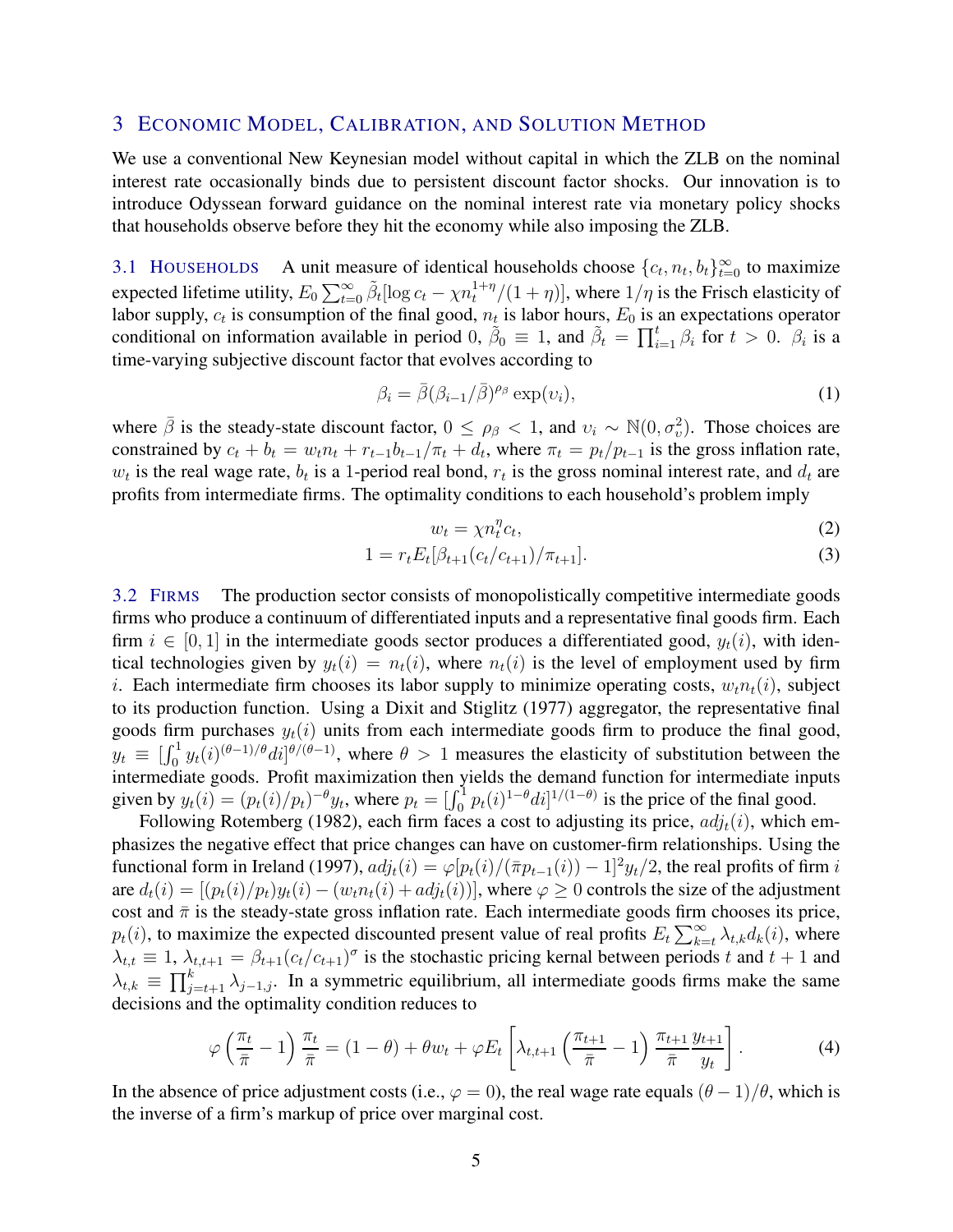3.3 MONETARY POLICY Households receive forward guidance (news) about future monetary policy through discretionary monetary policy shocks. The households believe the central bank is fully credible and will keep its commitments on future policy rates. Specifically, the central bank sets the gross nominal interest rate according to the following Taylor rule:

<span id="page-6-0"></span>
$$
r_t = \max\{1, \bar{r}(\pi_t/\pi^*)^{\phi_{\pi}} \exp(x_t)\},
$$
  

$$
x_t \equiv \sum_{j=0}^q \alpha_j \varepsilon_{t-j}, \quad \sum_{j=0}^q \alpha_j^2 = 1,
$$
 (5)

where  $\pi^*$  is the gross inflation rate target,  $\phi_{\pi}$  is the policy response to inflation,  $\varepsilon_i \sim i.i.d. \ N(0, \sigma_{\varepsilon}^2)$ is a monetary policy shock,  $\alpha_j$  is the intensity of the news j periods in the future, and  $q > 0$ is the forward guidance horizon. For example, when  $(\alpha_0, \alpha_1, \ldots, \alpha_q) = (1, 0, \ldots, 0)$ , the shock is unanticipated (no forward guidance) and when  $(\alpha_0, \alpha_1, \dots, \alpha_q) = (0, 0, \dots, 1)$ , households anticipate the shock q periods before it occurs (q-period forward guidance). The restriction on  $\alpha_i$ guarantees that the variance of  $x_t$  is the same as  $\varepsilon_t$ . In other words, the distribution of the news does not affect the variance of the monetary policy shock process. That restriction is particularly important because it isolates the effect of lengthening the forward guidance horizon. In general, the share of news that households receive j periods ahead equals  $\alpha_j / \sum_{i=0}^q \alpha_i$ .

3.4 EQUILIBRIUM, CALIBRATION, AND SOLUTION METHOD The resource constraint is given by  $c_t = [1 - \varphi(\pi_t/\bar{\pi} - 1)^2/2]y_t = \tilde{y}_t$ , where  $\tilde{y}_t$  includes the value added by intermediate firms, which is their output minus quadratic price adjustment costs. A competitive equilibrium consists of sequences of quantities  $\{c_t, n_t, y_t, b_t\}_{t=0}^{\infty}$ , prices  $\{w_t, r_t, \pi_t\}_{t=0}^{\infty}$ , and discount factors  $\{\beta_t\}_{t=0}^{\infty}$  $_{t=0}$ that satisfy the exogenous driving process for the discount factor, [\(1\)](#page-5-1), each household's and each firm's optimality conditions, [\(2\)](#page-5-2)-[\(4\)](#page-5-3), the monetary policy rule, [\(5\)](#page-6-0), the production function,  $y_t =$  $\int_0^1 n_t(i) = n_t$ , the bond market clearing condition,  $b_t = 0$ , and the resource constraint.

We calibrate the model at a quarterly frequency using values common in the monetary policy literature. The risk-free real interest rate is set to 4 percent annually, which implies a steadystate quarterly discount factor,  $\bar{\beta}$ , equal to 0.99. The Frisch elasticity of labor supply,  $1/\eta$ , is set to 1 and the leisure preference parameter,  $\chi$ , is set so that steady-state labor equals  $1/3$  of the available time. The price elasticity of demand between intermediate goods,  $\theta$ , is calibrated to 6, which corresponds to an average markup of price over the real wage rate equal to 20 percent. The costly price adjustment parameter,  $\varphi$ , is set to 58.25, which is similar to a [Calvo \(1983](#page-24-11)) pricesetting specification in which prices change on average once every four quarters ( $\omega = 0.75$  $\omega = 0.75$ ).<sup>5</sup> In the policy sector, the steady-state gross inflation rate,  $\bar{\pi}$ , is calibrated to 1.005 so that the annual inflation rate target is 2 percent. We set the monetary response to changes in inflation,  $\phi_{\pi}$ , equal to 1.5. A determinate minimum state variable (MSV) solution requires that  $\rho_\beta$  and  $\sigma_v$  are not too large. We set  $\rho_{\beta} = 0.8$  and  $\sigma_v = 0.0025$  [which yields a convergent MSV solution \[](#page-26-8)Richter and Throckmorton [\(2013\)](#page-26-8)]. Those are also the same values used in Fernández-Villaverde et al. (2012). The standard deviation of the monetary policy shock,  $\sigma_{\varepsilon}$ , is set equal to 0.0025 (25 basis points).

We solve the model using the policy function iteration algorithm described in [Richter et al.](#page-26-9) [\(2013\)](#page-26-9), which is based on the theoretical work on monotone operators in Coleman [\(1991\)](#page-24-12). This

<span id="page-6-1"></span><sup>&</sup>lt;sup>5</sup>If  $\omega$  represents the fraction of firms that cannot adjust prices each period, then  $\varphi = \omega(\theta-1)/[(1-\omega)(1-\beta\omega)]$  in a linear model with a zero-inflation steady state, which provides a reasonable estimate of the adjustment costs parameter.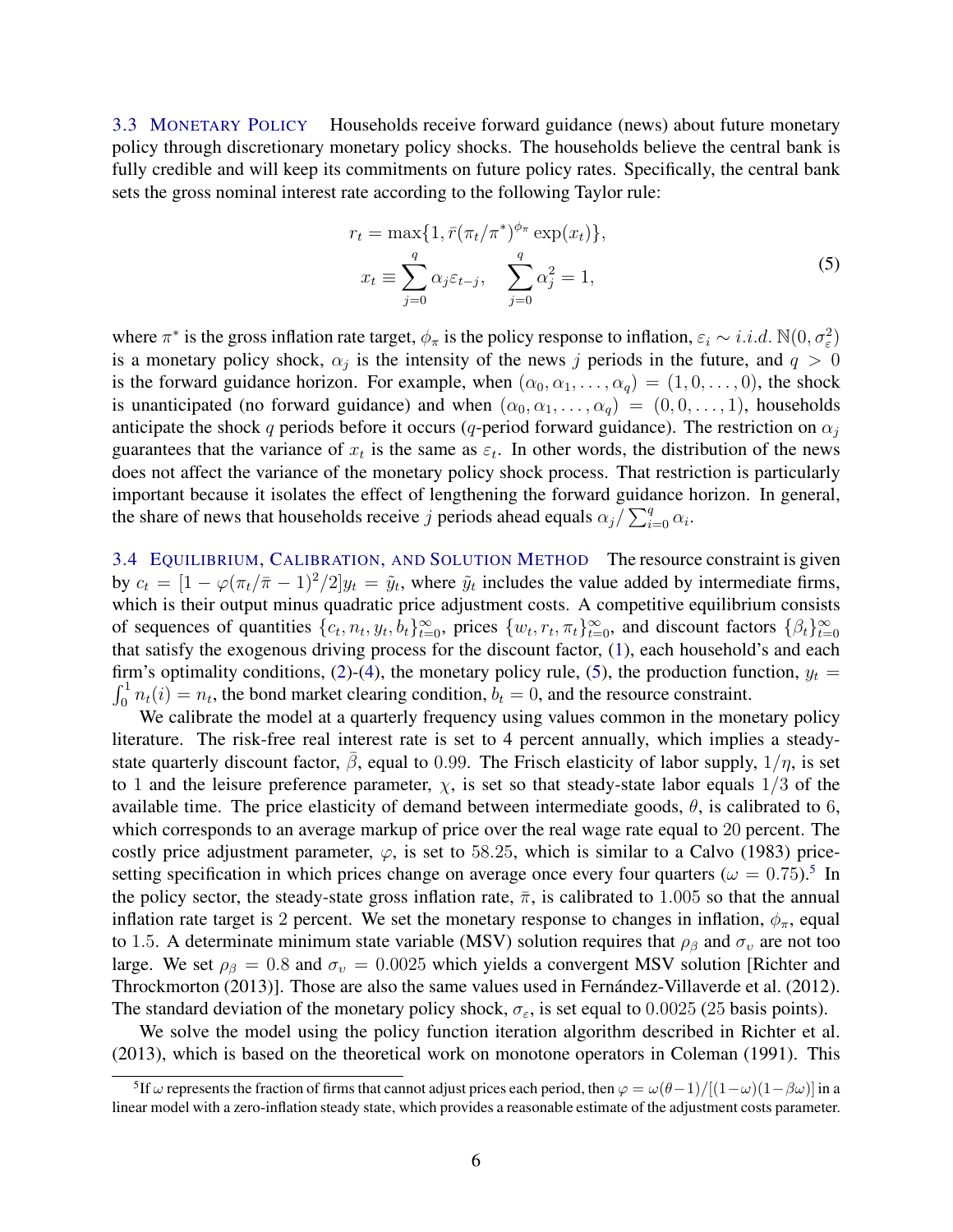solution method discretizes the state space and uses time iteration to solve for the updated policy functions until the tolerance criterion is met. We use piecewise linear interpolation to approximate future variables that show up in expectations, since this approach more accurately captures the kink in the policy functions than continuous functions, and Gauss-Hermite quadrature to numerically integrate. Those techniques capture the expectational effects of going to and returning to the ZLB. For a more formal description of the numerical algorithm and convergence, see [Appendix A.](#page-27-0)

## <span id="page-7-3"></span><span id="page-7-0"></span>4 DECISION RULES, IMPULSE RESPONSES, AND FORWARD GUIDANCE

4.1 ONE-QUARTER HORIZON  $(q = 1)$  [Figure 1](#page-8-0) plots the decision rules for consumption and the current and expected future nominal interest rate as a function of the current,  $\hat{\varepsilon}_t$ , and lagged,  $\hat{\varepsilon}_{t-1}$ , monetary policy shocks.<sup>[6](#page-7-1)</sup> We highlight the economic effects of monetary policy shocks,  $\hat{\varepsilon}_{t-1}$ and  $\hat{\varepsilon}_t$ , ranging from  $-1.2$  to 1.2 in a model with and without forward guidance. The subscript on the shock represents the period in which households learn about it and not necessarily the period the shock impacts the economy. If, for example, the central bank provides no forward guidance, then  $\hat{\epsilon}_t$  represents an unanticipated monetary policy shock, which is observed and impacts the economy in period t. When the central bank provides 1-quarter forward guidance,  $\hat{\varepsilon}_{t-1}$  represents a news shock that households learn about in period  $t - 1$  but does not impact the economy until period t. We assume  $\hat{\beta}_t = 1.15$  in all our experiments unless otherwise specified. In the absence of any news shock, 1.15 is the minimum value of  $\hat{\beta}_t$  at which the ZLB binds in period t. The high discount factor initially depresses consumption by about 1.3 percent. Households, however, expect that the discount factor will follow its law of motion and revert to its steady state over time. Assuming the central bank does not intervene, that belief raises the expected nominal interest rate for next period and all subsequent periods above the ZLB (i.e.,  $E_t(r_{t+i}) > 0$  for all  $i = 1, 2, ..., \infty$ ). For example, next period's expected nominal interest rate increases by 0.35 percentage points.

When  $(\alpha_0, \alpha_1) = (1, 0)$  (solid line), the central bank provides no forward guidance, so  $\hat{\epsilon}_{t-1}$ represents an unexpected shock last period that has no effect on the current or expected future nominal interest rate. Therefore, the decision rules for the no forward guidance case are flat with respect to  $\hat{\varepsilon}_{t-1}$ . In contrast, an unexpected shock in the current period,  $\hat{\varepsilon}_t$ , may have an effect on the economy, depending on its sign. When  $\hat{\varepsilon}_t > 0$ , the central bank conducts a contractionary policy, which causes the current nominal interest rate to rise and lowers current consumption. Next period's expected nominal interest rate is unaffected since the shock is serially uncorrelated. If, on the other hand,  $\hat{\varepsilon}_t$  < 0, then monetary policy is expansionary, but it has no impact on the current nominal interest rate since it is already at the ZLB. Thus, the decision rules are flat when  $\hat{\epsilon}_t < 0$ .

When  $(\alpha_0, \alpha_1) = (0, 1)$  (dashed line), the central bank provides households with 1-quarter forward guidance. Suppose they receive news in period  $t - 1$  of an expansionary monetary policy shock,  $\hat{\epsilon}_{t-1}$  < 0, that impacts the policy rule in period t. That pledge to lower the nominal interest rate has no effect on the economy in period t because the nominal rate is already at its  $ZLB$ .<sup>[7](#page-7-2)</sup>

A central bank announcement this period about future monetary policy shocks can affect the current economy even though the shock has not yet happened. Suppose, for example, households receive information in period t that an expansionary monetary policy shock,  $\hat{\varepsilon}_t < 0$ , will occur in

<span id="page-7-1"></span> ${}^{6}$ In all our results, a hat denotes percent deviation from the deterministic steady state (i.e., for some generic variable x in levels,  $\hat{x}_t \equiv 100((x_t - \bar{x})/\bar{x})$  and a tilde denotes a net rate (i.e., for some gross rate  $x, \tilde{x}_t = 100(x_t - 1)$ ).

<span id="page-7-2"></span><sup>&</sup>lt;sup>7</sup>As noted above, Odyssean forward guidance seeks to lower interest rates by providing news on current and future expansionary monetary policy shocks. Therefore, we focus on examining the impact of expansionary news shocks.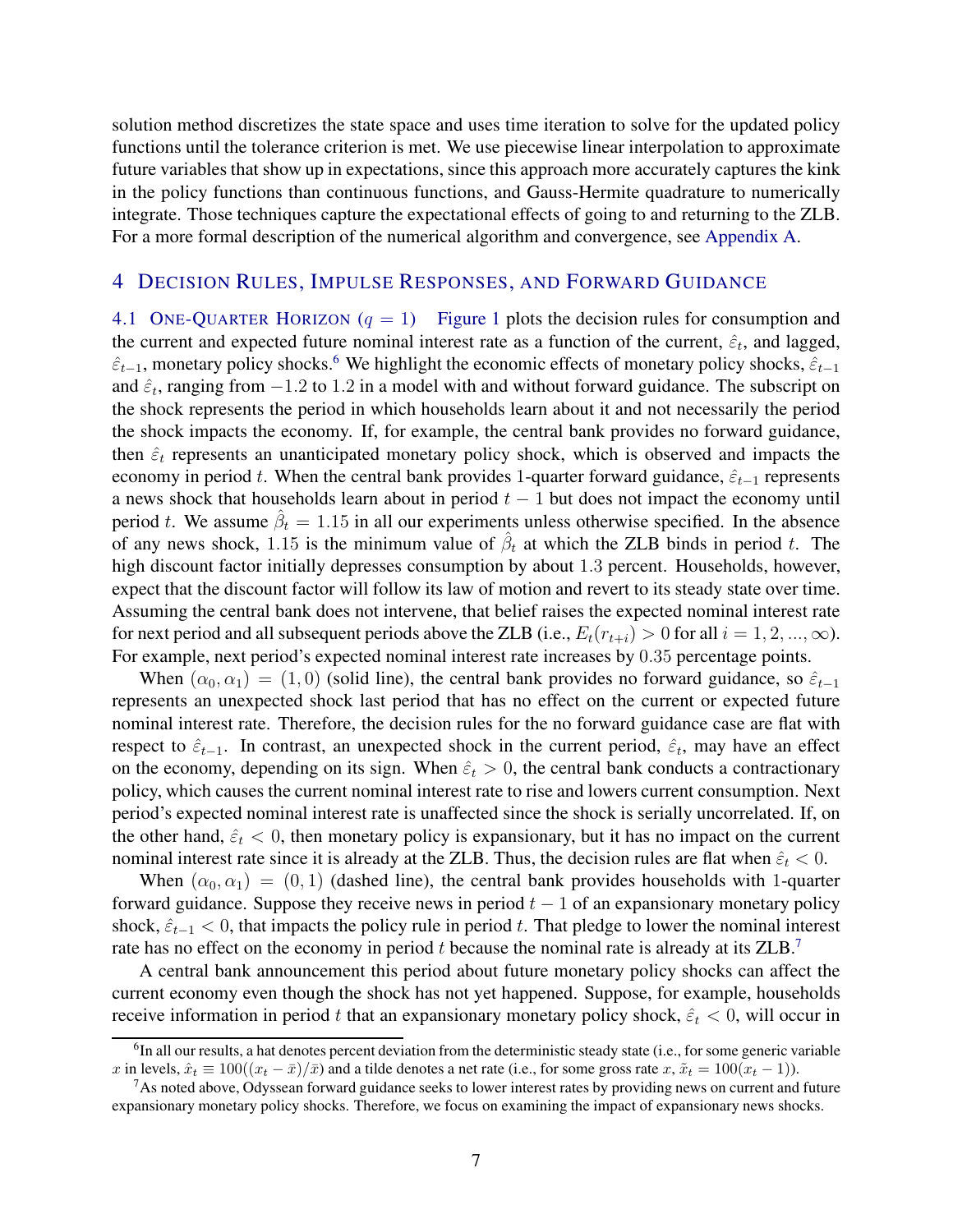<span id="page-8-0"></span>

Figure 1: Consumption and nominal interest rate decision rules as a function of the current and lagged monetary policy shocks with no forward guidance,  $(\alpha_0, \alpha_1) = (1, 0)$  (solid line), 1-quarter forward guidance,  $(\alpha_0, \alpha_1) = (0, 1)$ (dashed line), and 1-quarter equal forward guidance,  $(\alpha_0, \alpha_1) = (\sqrt{1/2}, \sqrt{1/2})$  (dash-dotted line). The decision rules are based on a cross section of the state space where  $\hat{\beta}_t = 1.15$ , which is the minimum value of the discount factor necessary for the ZLB to bind. The horizontal axis displays the news/policy shock, which is specified in percentages. The vertical axis shows the values for consumption, which are in percent deviations from its stochastic steady state and the current and expected nominal interest rate, which are in net percentages.

period  $t+1$ . If the discount factor is *not* expected to revert to its mean (i.e., the economy is expected to remain stagnant), then forward guidance will have little economic effect since households expect that next period's nominal interest rate will remain near its ZLB. In our setup, the discount factor,  $\hat{\beta}_t = 1.15$ , is above its mean and households expect it to decline in the future. That expectation pushes up expected nominal interest rates. When households are informed this period about an expansionary monetary policy shock next period, they expect next period's nominal interest rate to increase less than if they received no forward guidance. That expectational effect stimulates current consumption and raises inflation, even though the discount factor remains at  $\hat{\beta}_t = 1.15$ .

Another way to understand how forward guidance stimulates current consumption is through an intertemporal consumption smoothing motive. Households know an expansionary monetary policy shock will occur in period  $t + 1$  and expect higher future consumption. Consequently, households raise current consumption to smooth their consumption path. That increased consumption pushes up inflation, which feeds into the Taylor rule and drives up the current nominal interest rate. We call that rise in the nominal interest rate the *feedback effect* from forward guidance. The shaded regions in [figure 1](#page-8-0) represent the effects of forward guidance.

The feedback effect of higher consumption on the nominal interest rate dampens the stimulative effect of 1-quarter forward guidance. Although the central bank could provide *additional* news in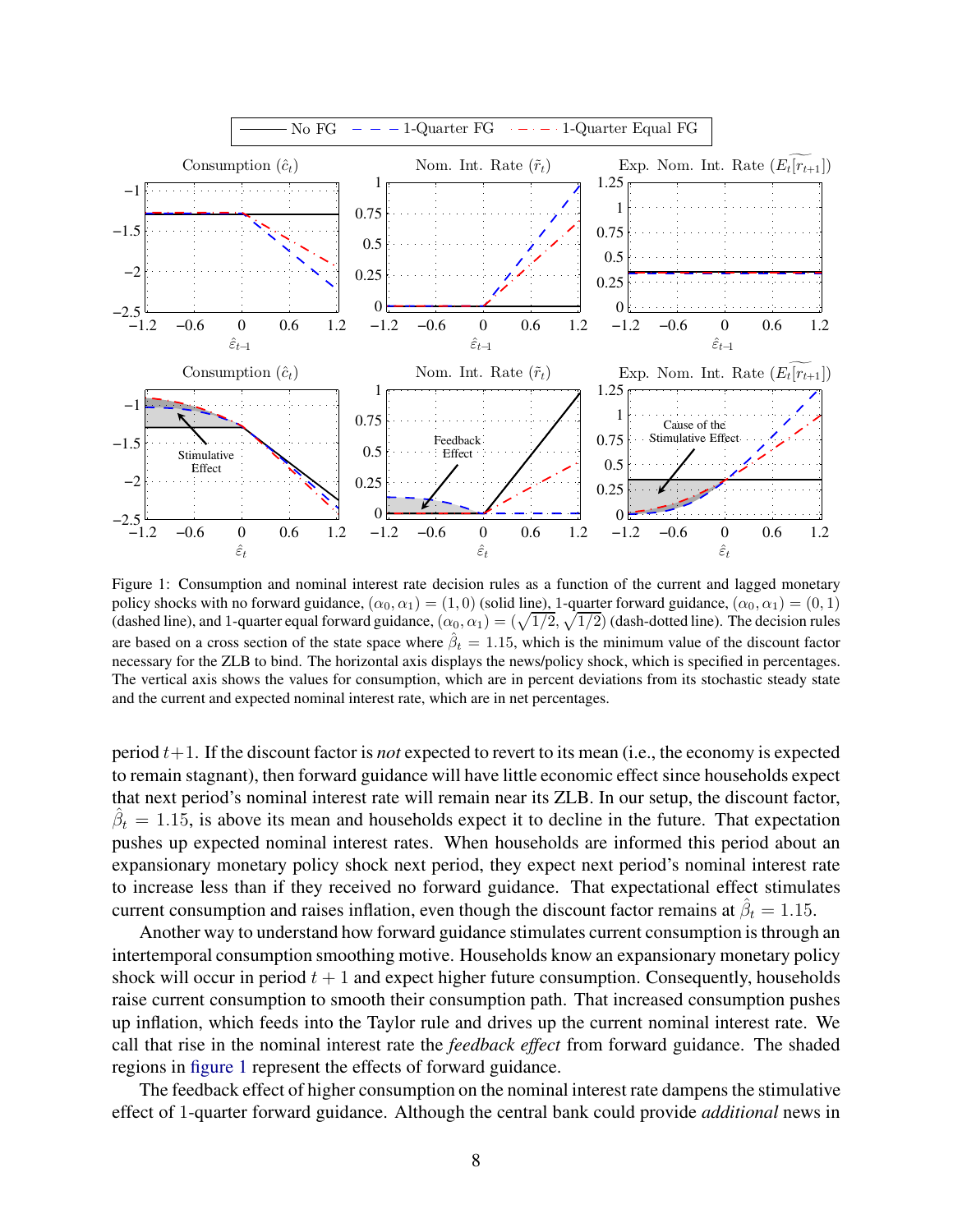the current period that would mitigate the feedback effect (e.g., set  $(\alpha_0, \alpha_1) = (1, 1)$ ), they could also *redistribute* the news so that the variance of the news process,  $x_t$ , remains constant while still enhancing the stimulative effect. An example of that policy is  $(\alpha_0, \alpha_1) = (\sqrt{1/2}, \sqrt{1/2})$  (dashdotted line), which we call 1-quarter equal forward guidance. That specification equally shocks the policy rule in periods t and  $t + 1$  but keeps the variance of the news process constant.

The dark-shaded regions in [figure 1](#page-8-0) represent the marginal effects on the decision rules of switching from 1-quarter forward guidance to 1-quarter equal forward guidance. The effects of 1-quarter equal forward guidance on the decision rules are different than 1-quarter forward guidance in two ways. One, the current expansionary policy shock in 1-quarter equal forward guidance further stimulates the economy because it eliminates the feedback effect that causes the current nominal interest rate to rise with 1-quarter forward guidance. Without that feedback effect, consumption increases more. Two, the smaller expansionary policy shock next period with 1-quarter equal forward guidance moderates both the decline in next period's expected nominal interest rate and the increase in current consumption. Overall, the stimulative effect from the lower current nominal interest rate dominates the negative effects of a smaller drop in next period's expected nominal rate so that consumption rises more with 1-quarter equal forward guidance.

<span id="page-9-0"></span>

Figure 2: Forward guidance and the strength of the expected recovery. The impact of forward guidance is examined under the assumptions of a slower recovery,  $\rho_\beta = 0.80$  (solid line), and a faster recovery,  $\rho_\beta = 0.75$  (dashed line). The decision rules are based on the assumption that  $\hat{\beta}_t=1.15$ , which is the minimum value of the discount factor necessary for the ZLB to bind. The horizontal axis displays the news shock, which is specified in percentages. The vertical axis is the difference between 1-quarter forward guidance,  $(\alpha_0, \alpha_1) = (0, 1)$ , and no forward guidance,  $(\alpha_0, \alpha_1) = (1, 0)$ , where consumption is in percent deviations and the nominal interest rate is in percentage points.

[Figure 2](#page-9-0) shows the stimulative effect of forward guidance is stronger when households expect a faster economic recovery.[8](#page-9-1) The left panel displays the decision rules for consumption while the right panel shows the decision rules for next period's expected nominal interest rate. The vertical axis on the left (right) panel illustrates the percentage (percentage point) difference in the decision rules from the model with no forward guidance. The solid line ( $\rho_{\beta} = 0.80$ ) and the dashed line

<span id="page-9-1"></span> ${}^{8}$ [Levin et al.](#page-25-3) [\(2010\)](#page-25-3) make a similar point in their study of optimal policy in a New Keynesian model with a ZLB.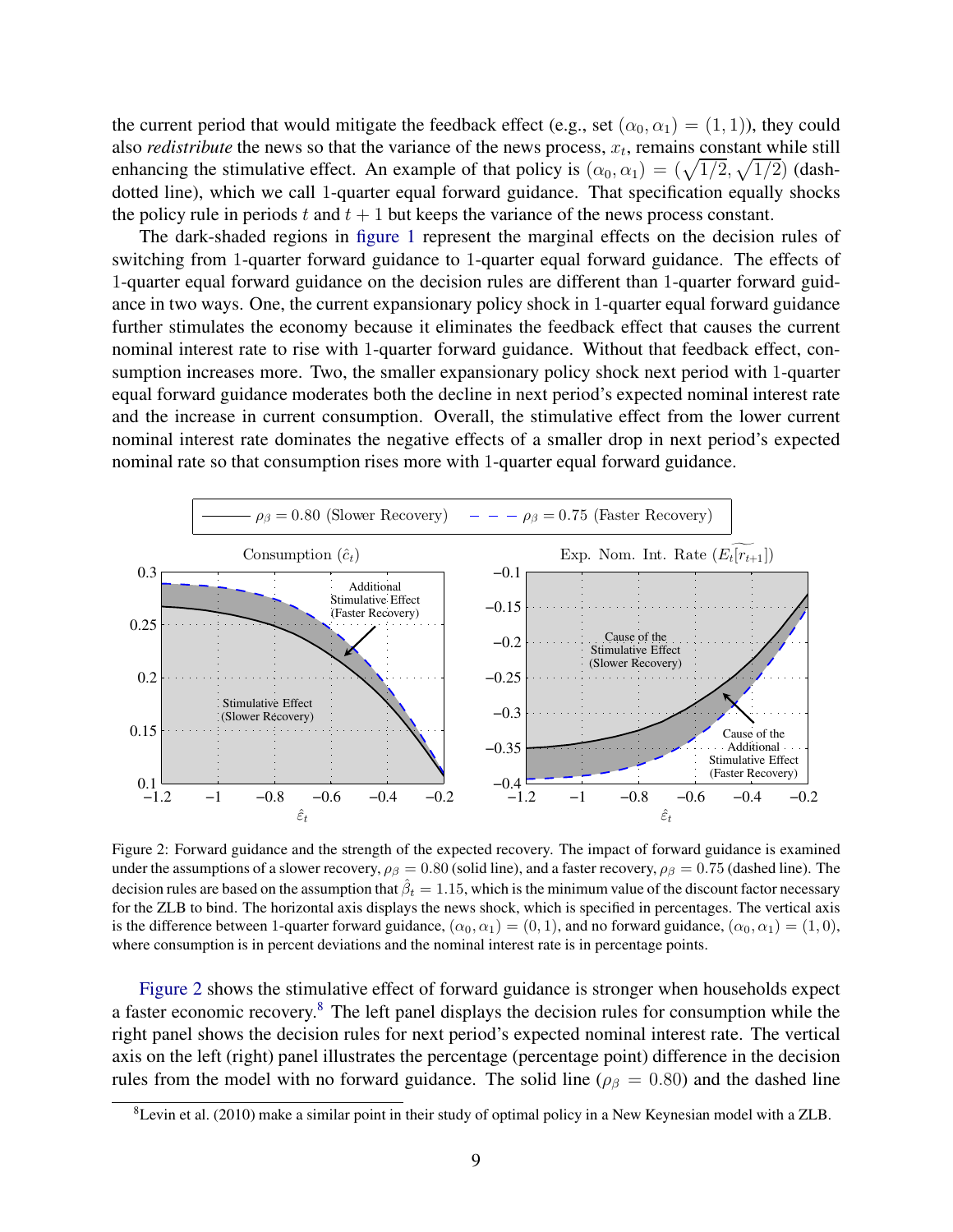( $\rho_\beta$  = 0.75) show the impact  $\rho_\beta$  has on both variables. The discount factor is abnormally high in period t which depresses current consumption. A lower  $\rho_\beta$  is a proxy for a quicker recovery because the discount rate is expected to return to its steady state faster. A more rapid decline in the discount factor encourages households to raise their expected consumption growth rate, which causes next period's expected nominal interest rate to increase. The larger jump in the expected nominal rate means that a promise by the central bank to maintain a low policy rate in the future will have a greater stimulative effect on the economy.

The light-shaded regions of [figure 2](#page-9-0) show the benefits of 1-quarter forward guidance for our baseline calibration of  $\rho_\beta = 0.80$ , while the dark-shaded regions display the additional effects from the same forward guidance when  $\rho_{\beta} = 0.75$ . For example, an announcement this period by the central bank to lower its policy rate by −50 basis points next period causes current consumption to rise by 0.20 percent when  $\rho_{\beta} = 0.80$  and by 0.22 percent when  $\rho_{\beta} = 0.75$ . Forward guidance then is more stimulative when households believe the recovery will be stronger. Our finding suggests that if a central bank expresses a more pessimistic economic outlook when communicating information about future monetary policy, then the expectation of a slower recovery will dampen the stimulative effect of forward guidance.

The stimulative effect of forward guidance also depends on households' initial level of confidence. [Figure 3](#page-11-0) compares the stimulative effect of forward guidance at four alternative cross sections of the discount factor:  $\hat{\beta}_t = 0$  (solid line),  $\hat{\beta}_t = 0.85$  (dashed line),  $\hat{\beta}_t = 1.15$  (circle markers), and  $\hat{\beta}_t = 1.51$  (triangle markers). The discount factor is a proxy for households' confidence level because it determines their willingness to postpone consumption. When the discount factor is high, households prefer to save more, which indicates that they have less confidence in the economy. Like in [figure 2,](#page-9-0) the vertical axis of the left (right) panel in [figure 3](#page-11-0) shows the percentage (percentage point) difference between the decision rules for 1-quarter forward guidance,  $(\alpha_0, \alpha_1) = (0, 1)$ , and no forward guidance,  $(\alpha_0, \alpha_1) = (1, 0)$ . Thus, the decision rules for the 1-quarter forward guidance case are larger when the vertical axis values are positive while the decision rules for the no forward guidance case are greater when the vertical axis values are negative.

We begin our analysis by examining the case in which the discount factor is at its steady state,  $\hat{\beta}_t = 0$ , which signifies that the current nominal interest rate is far enough from the ZLB that no plausible policy shock will push it to the ZLB. In that situation, an unanticipated expansionary monetary policy shock (i.e., no forward guidance) in the current period generates a larger increase in consumption than a promise to provide the same-sized expansionary monetary policy shock next period (i.e., 1-quarter forward guidance). That finding shows open market operations are more stimulative than forward guidance when the nominal interest rate is far from its ZLB.

The economic effects of an unanticipated expansionary monetary policy shock are more limited when the discount factor is high enough that the policy shock causes the ZLB to bind. Since households expect the economy to improve between this period and next, a cross section exists in which a *promise* to lower future nominal interest rates generates a larger increase in consumption than an equivalent unanticipated expansionary shock to the current nominal interest rate, which cannot fall below zero. Let us consider the cross section where  $\hat{\beta}_t = 0.85$ . A small expansionary policy shock,  $\hat{\varepsilon}_t > -0.5$ , does not drive the current nominal interest rate to its ZLB. A moderatesized policy shock,  $-1 < \hat{\varepsilon}_t < -0.5$ , however, does push down the current nominal interest rate to its ZLB, but the economic effects of that shock are still stronger than those produced by 1 quarter forward guidance. Finally, a large expansionary policy shock,  $\hat{\epsilon}_t < -1$ , generates a smaller increase in consumption than an equivalent 1-quarter forward guidance shock.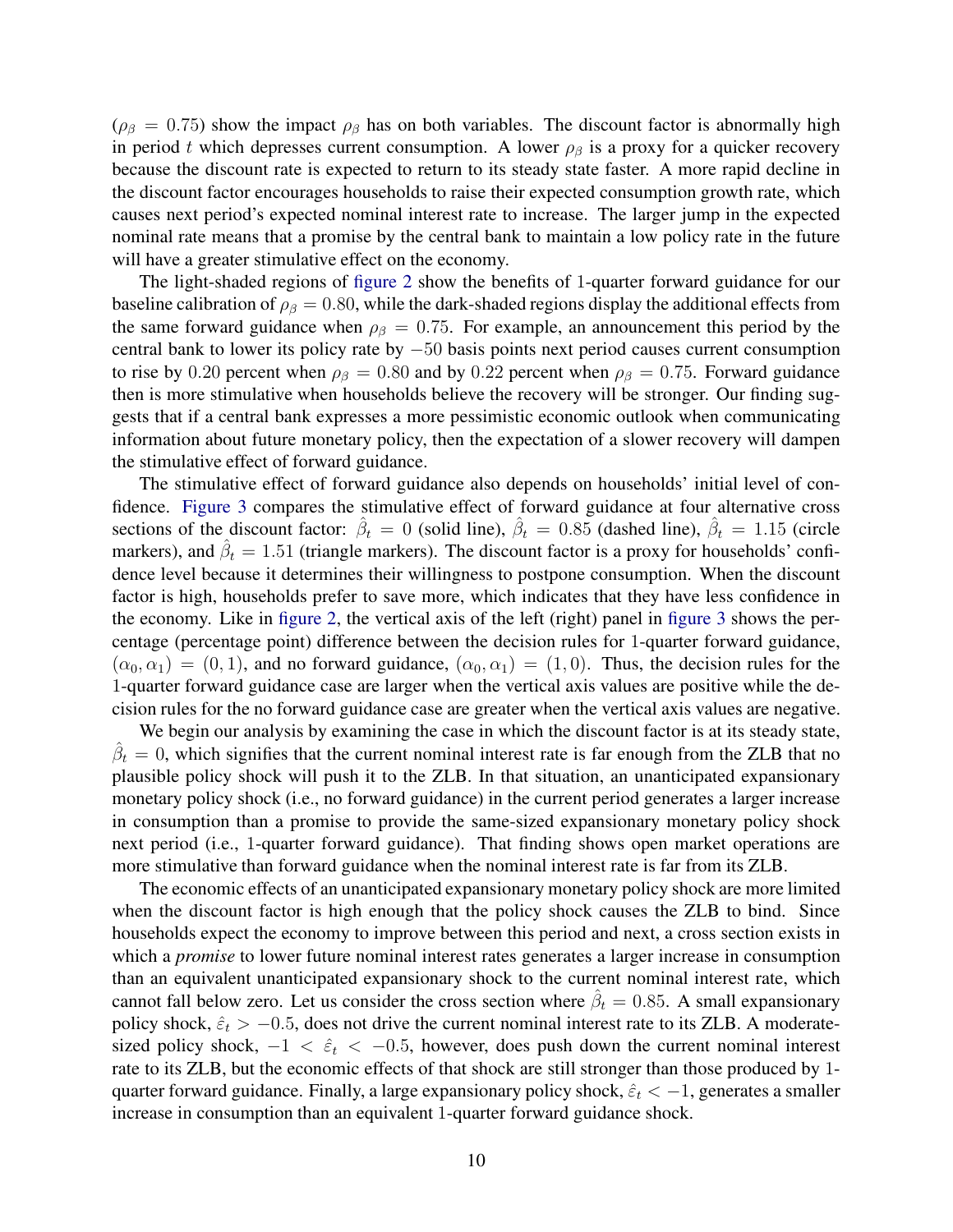<span id="page-11-0"></span>

Figure 3: Forward guidance at and away from the ZLB. Four alternative values of the discount factor are considered:  $\hat{\beta}_t = 0$  (solid line),  $\hat{\beta}_t = 0.85$  (dashed line),  $\hat{\beta}_t = 1.15$  (circle markers), and  $\hat{\beta}_t = 1.51$  (triangle markers). The horizontal axis displays the news shock, which is specified in percentages. The vertical axis is the difference between 1-quarter forward guidance,  $(\alpha_0, \alpha_1) = (0, 1)$ , and no forward guidance,  $(\alpha_0, \alpha_1) = (1, 0)$ , where consumption is in percent deviations and the nominal interest rate is in percentage points.

When the ZLB initially binds at  $\hat{\beta}_t = 1.15$ , 1-quarter forward guidance is always more stimulative because an unexpected expansionary monetary policy shock cannot push the nominal rate any lower. As the discount factor gets larger, such as  $\hat{\beta}_t = 1.51$ , households place a smaller probability on exiting the ZLB next period. That lower probability reduces how much households expect next period's nominal interest rate to rise, which limits the economic effects of forward guidance. In our specification, the promise to stimulate the economy next period reduces that period's expected nominal interest rate by a smaller amount as  $\hat{\beta}_t$  rises above 1.15. Those results reinforce our conclusion that a pessimistic economic forecast diminishes the stimulative effect of forward guidance. In fact, the possibility exists that forward guidance can have no stimulative effect at all if the discount factor is sufficiently high. That situation occurs in our model with 1-quarter forward guidance when  $\hat{\beta}_t > 1.85$ . Therefore, it is important to determine the value of the nominal interest rate implied by the Taylor rule in the absence of the ZLB. The more negative that value, the further the economy is from exiting the ZLB and the smaller the stimulative effect of forward guidance. Our finding of a limited stimulative effect of forward guidance at the ZLB offers an alternative explanation for the Forward Guidance Puzzle described in [Del Negro et al. \(2012](#page-24-1)).

Another plausible explanation for the Forward Guidance Puzzle is that some models do not impose a ZLB constraint.<sup>[9](#page-11-1)</sup> Suppose, for example, the central bank announces a plan this period to

<span id="page-11-1"></span><sup>9</sup>[Del Negro et al. \(2012](#page-24-1)) perform simulations of an unconstrained linear model with news shocks to the nominal interest rate. The news shocks are used to either peg the expected nominal interest rate or to achieve a targeted change in a long-term yield. For the interest rate peg, the equivalent specification in our setup is to set  $\alpha_j = 1$  for all j within the forward guidance horizon. In that situation, we would specify news shocks to offset changes in the expected nominal rate due to mean reversion in the discount factor process. When we set  $\alpha_j = 1$  for all j over long horizons, our solution algorithm does not converge. That result occurs because there is a maximum amount of time that the economy can spend at the ZLB and still deliver a convergent MSV solution [\[Richter and Throckmorton](#page-26-8) [\(2013\)](#page-26-8)].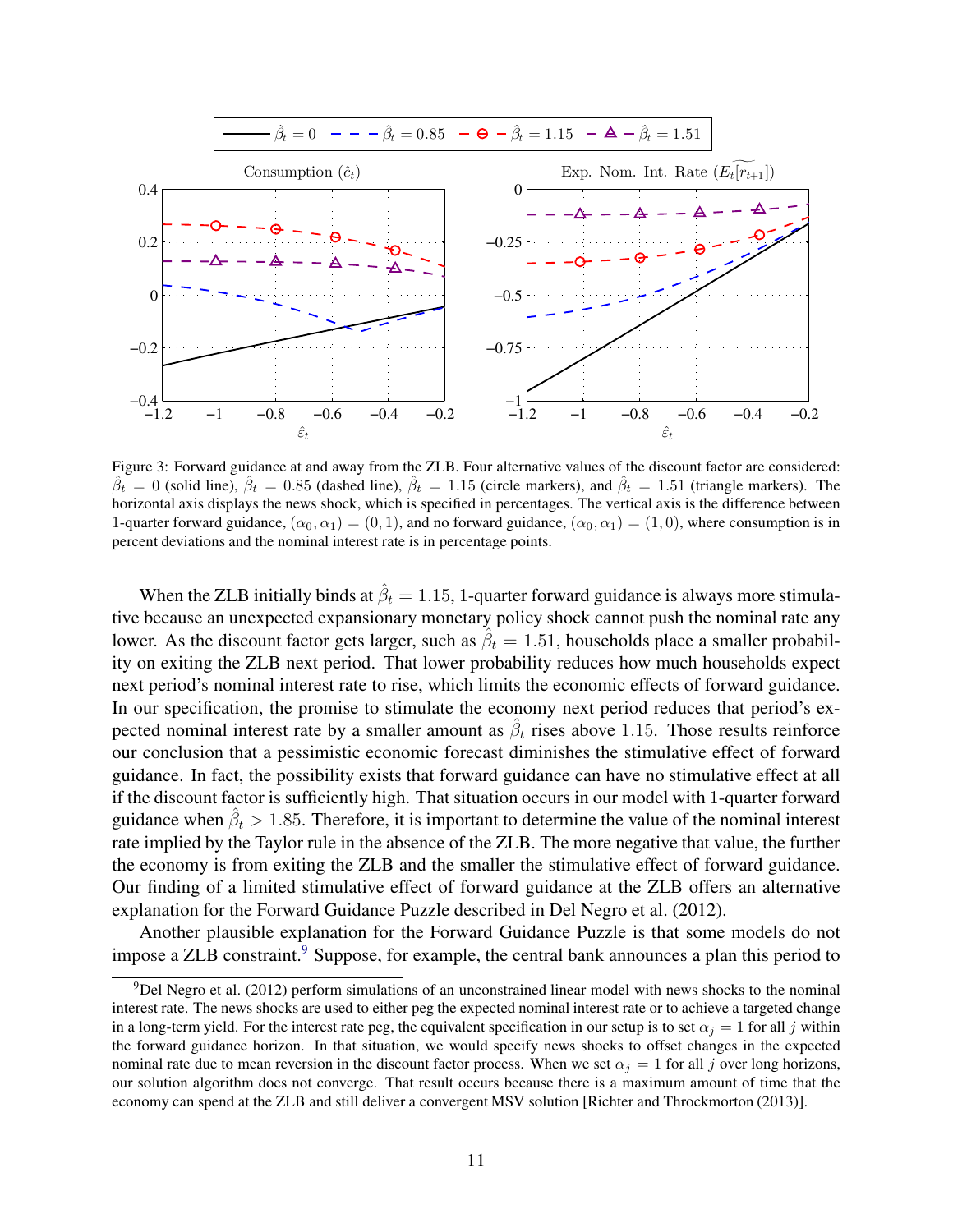<span id="page-12-0"></span>

Figure 4: Comparison of decision rules with a ZLB constraint (solid line) and without a ZLB constraint (dashed line) given 1-quarter forward guidance,  $(\alpha_0, \alpha_1) = (0, 1)$ . The decision rules are based on a cross section of the state space where  $\hat{\beta}_t = 1.15$ , which is the minimum value of the discount factor necessary for the ZLB to bind. The horizontal axis displays the news/policy shock, which is specified in percentages. The vertical axis shows the values for consumption, which are in percent deviations from its stochastic steady state and the nominal interest rate, which are in net percentages.

stimulate the economy using 1-quarter forward guidance,  $(\alpha_0, \alpha_1) = (0, 1)$ . [Figure 4](#page-12-0) compares the responses of key decision rules to that announcement for the model with a ZLB constraint (solid line) and the model without a ZLB constraint (dashed line). The ZLB constraint is critical because it truncates the expected nominal interest rate, which limits the stimulative effect of forward guidance. We utilize 1-quarter forward guidance rather than 1-quarter equal forward guidance so that the stimulative effect is due entirely to changes in the expected nominal rate. Without a ZLB constraint, the expected nominal interest rate can be negative, which leads to an overestimation of the stimulative effect of forward guidance. For example, a −50 basis point news shock in the constrained model generates an expected nominal interest rate of 9 basis points and keeps consumption 1.1 percent below its steady state. The same shock in the unconstrained model, pushes down the expected nominal rate to  $-6$  basis points and raises consumption to 0.92 percent below its steady state. In the unconstrained version of our model, a negative expected nominal interest rate occurs whenever  $\hat{\epsilon}_t < -0.43$ . Therefore, any ZLB analysis that allows the nominal interest rate to fall below zero will significantly overstate the stimulative effect of forward guidance.

The stimulative effect of different types of forward guidance also can be analyzed by examining the impulse responses of key economic variables to those policy shocks. To keep the economy at a stochastic steady state where the ZLB binds, we assume that a series of discount factor shocks holds  $\hat{\beta}_t = 1.15$  so that the nominal interest rate remains at zero. Households, on the other hand, believe the discount factor will gradually revert to its deterministic steady state, so the expected nominal interest rate is above zero. [Figure 5](#page-13-0) plots the impulse responses to a −50 basis point (2 std. dev.) news shock with no forward guidance (solid line), 1-quarter forward guidance (dashed line), and 1-quarter equal forward guidance (dash-dotted line). In each case, households learn about the monetary policy shock in period 1. With no forward guidance, the shock is unanticipated and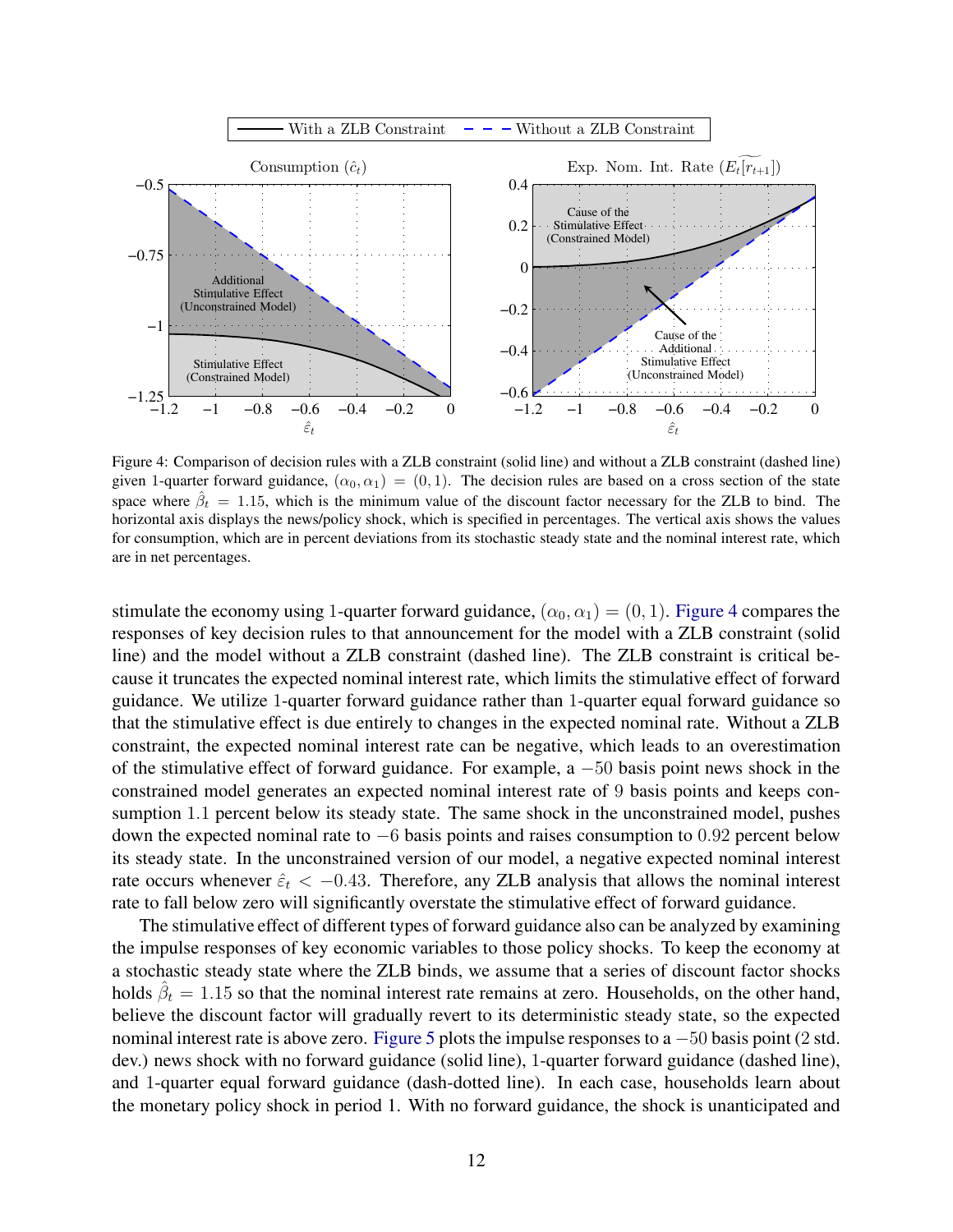<span id="page-13-0"></span>

Figure 5: Impulse responses to a −50 basis point monetary policy shock. Three types of monetary policy are examined: No forward guidance,  $(\alpha_0, \alpha_1) = (1, 0)$  (solid line); 1-quarter forward guidance,  $(\alpha_0, \alpha_1) = (0, 1)$  (dashed line); and 1-quarter equal forward guidance,  $(\alpha_0, \alpha_1) = (\sqrt{1/2}, \sqrt{1/2})$  (dash-dotted line). Each case is initialized at the stochastic steady state. The discount factor,  $\hat{\beta}_t$ , is set to 1.15 for every period, which is the minimum value necessary for the ZLB to bind. The horizontal axis displays the time period. The vertical axis values of each variable are specified as the percent deviations from its stochastic steady state, except inflation and both interest rates, which are in net percentages.

occurs in period 1. With 1-quarter forward guidance, households are informed about the policy shock, which will hit in period 2. With 1-quarter equal forward guidance, households learn that identical policy/news shocks will impact the economy in periods 1 and 2. In the absence of any policy shock, the high discount factor holds consumption, labor hours, the inflation rate, output, and the current nominal interest rate below their respective steady states.

When there is no forward guidance  $[(\alpha_0, \alpha_1) = (1, 0)$ , solid line], the unanticipated expansionary shock is *not* stimulative because the current nominal interest rate is already at zero and the expected future nominal interest rate remains unchanged. A news shock announced with 1-quarter forward guidance  $[(\alpha_0, \alpha_1) = (0, 1)$ , dashed line], in contrast, lowers next period's expected nominal interest rate. That lower rate pushes up current consumption, inflation, output, and labor hours and also raises the current nominal rate due to the feedback effect. Specifically, the period 1 announcement of a −50 basis point monetary policy shock next period raises expected consumption and lowers the expected nominal interest rate for period 2. That change causes households to increase their current consumption and reduce their current labor supply. Firms respond to the increase in demand by raising their prices, output, and labor demand. The additional labor demand dominates the decline in labor supply so that the equilibrium level of labor and the real wage both increase. Our results demonstrate that 1-quarter forward guidance is stimulative, but only if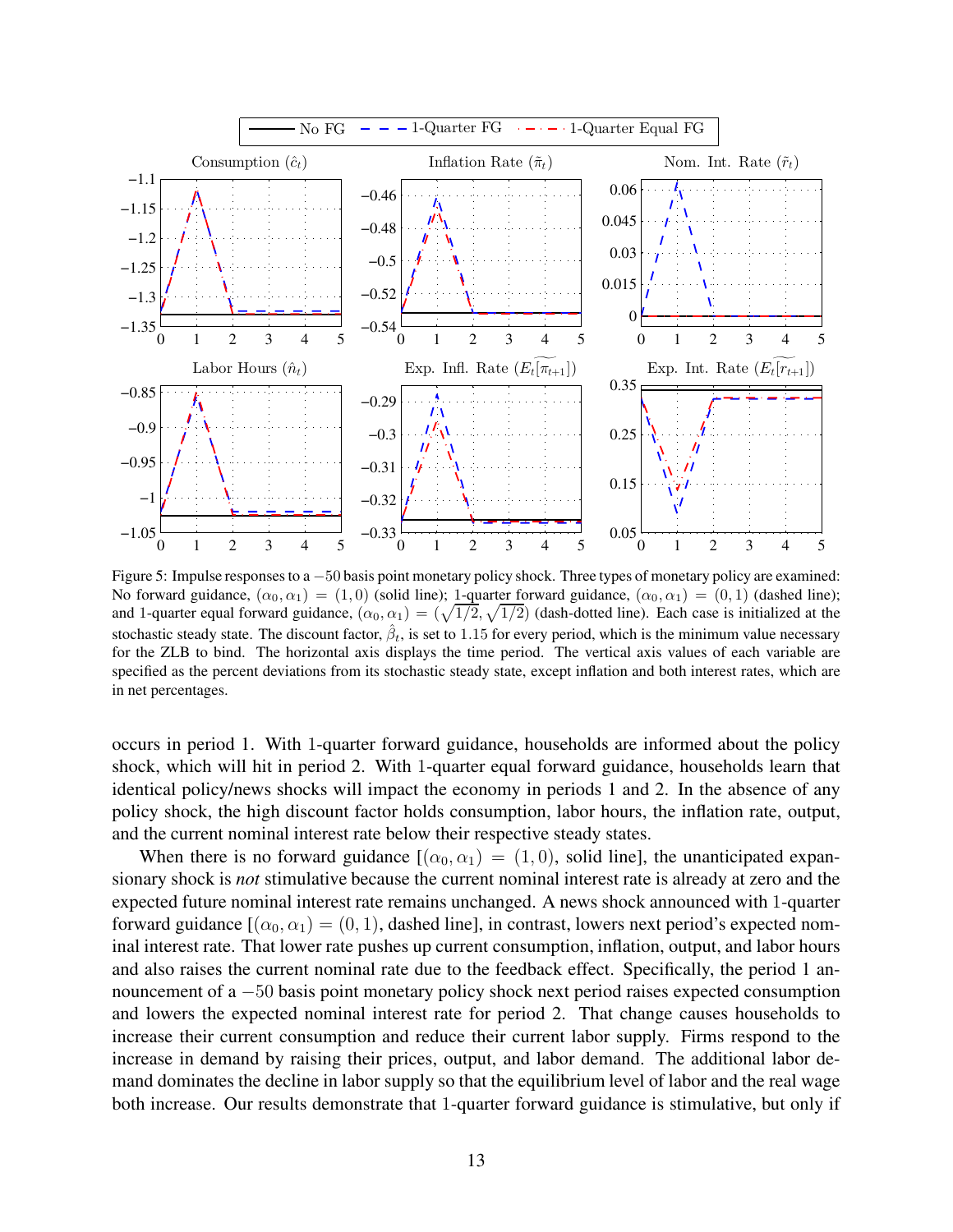households expect the economy to recover and exit the ZLB in the near term.

The stimulative effect of 1-quarter forward guidance increases the current nominal interest rate by 6.5 basis points due to the feedback effect. To offset that effect, the central bank could provide an unanticipated expansionary monetary policy shock (via traditional open market operations) in period 1. With 1-quarter equal forward guidance  $[(\alpha_0, \alpha_1) = (\sqrt{1/2}, \sqrt{1/2})$ , dash-dotted line], the unanticipated policy shock in period 1 completely counteracts the feedback effect so that the current nominal interest rate remains at zero. The smaller weight on the period 2 news shock, however, reduces the decline in next period's expected nominal interest rate. The effects of the lower current nominal rate and the higher expected future nominal rate essentially offset each other, so that consumption rises by approximately the same amount with 1-quarter equal forward guidance as it does with 1-quarter forward guidance.

<span id="page-14-0"></span>4.2 TWO-QUARTER HORIZON  $(q = 2)$  This section analyzes the effect of 2-quarter forward guidance at the ZLB. [Figure 6](#page-15-0) plots the 2-quarter forward guidance decision rules  $[(\alpha_0, \alpha_1, \alpha_2)]$ (0, 0, 1), dashed line] as a function of the current  $(\hat{\varepsilon}_t)$  and lagged  $(\hat{\varepsilon}_{t-1}, \hat{\varepsilon}_{t-2})$  monetary policy shocks. As a reference, the decision rules for no forward guidance  $[(\alpha_0, \alpha_1, \alpha_2) = (1, 0, 0)$ , solid line] are also displayed. In this paper, 2-quarter forward guidance occurs when households receive news about a future monetary policy shock two periods before that shock impacts the economy.

The stimulative effect of 2-quarter forward guidance resembles the impact of 1-quarter forward guidance in certain situations. For example, the central bank provides 2-quarter forward guidance in period  $t - 2$  about its policy actions in period t. That policy has nearly the same economic effects in period t as 1-quarter forward guidance provided in period  $t - 1$ . In both situations, an expansionary policy shock in the current period has no economic effects regardless of when the policy change is announced because the current nominal interest rate is already at zero and the expected nominal rate does not change. A contractionary shock, on the other hand, pushes up the current nominal interest rate, which drives down current consumption, but has no effect on the expected nominal interest rate. A similar comparison can be made between a 2-quarter forward guidance announcement in period  $t - 1$  and a 1-quarter forward guidance announcement in period t. When the policy is expansionary, households expect a lower nominal interest rate in period  $t + 1$ than they would expect absent forward guidance, which stimulates consumption in period  $t$ .

If households receive information this period that an expansionary monetary policy shock will happen two periods in the future, the response of consumption to that 2-quarter forward guidance will be similar to its response to 1-quarter forward guidance that is announced this period. Given that households prefer a smooth consumption path, the expectation of monetary stimulus in period  $t+2$  encourages households to raise their consumption in not only period  $t+2$ , but also in periods t and  $t + 1$ . The higher demand for consumption in periods t and  $t + 1$  puts upward pressure on inflation, which pushes up the current nominal interest rate and next period's expected nominal rate via the central bank's policy rule. In other words, the feedback effect impacts both the current nominal interest rate and next period's expected nominal rate.

The 2-quarter forward guidance case is informative because it reveals how the forward guidance horizon affects the economy. One shortcoming of that case is that an expansionary policy shock generates a rise in both the current nominal interest rate and next period's expected rate, which is inconsistent with current monetary policy (i.e.,  $r_t$  and  $E_t[r_{t+1}]$  rise when  $\hat{\varepsilon}_t < 0$ ). In practice, central banks offset increases in the current and expected future rates by promising to keep the nominal interest rate at zero over the entire forward guidance horizon. Our model assumes the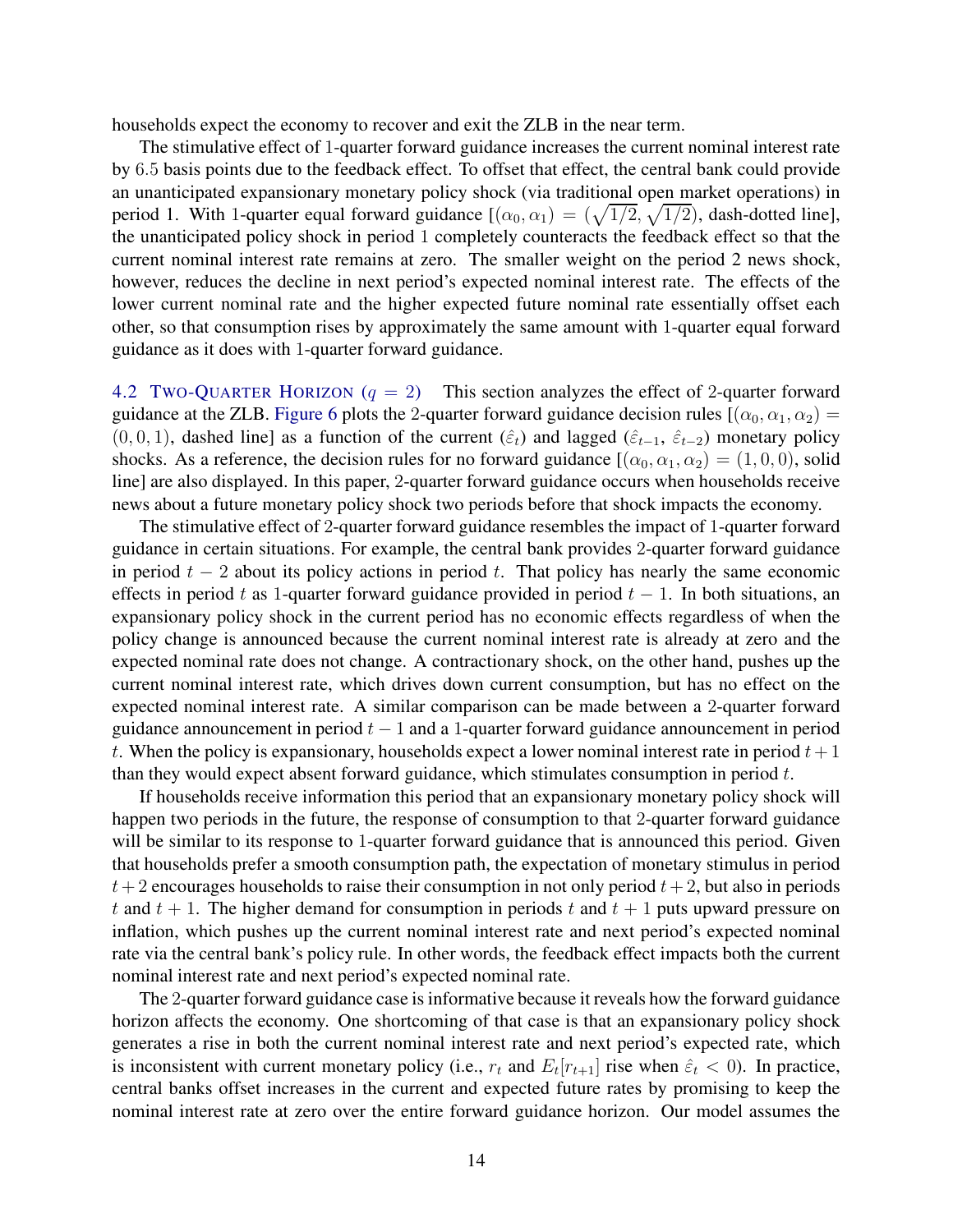<span id="page-15-0"></span>

Figure 6: Consumption and the nominal interest rate decision rules as a function of the current and lagged monetary policy shocks with no forward guidance,  $(\alpha_0, \alpha_1, \alpha_2) = (1, 0, 0)$  (solid line); 2-quarter forward guidance,  $(\alpha_0, \alpha_1, \alpha_2) = (0, 0, 1)$  (dashed line); and 2-quarter equal forward guidance,  $(\alpha_0, \alpha_1, \alpha_2) = (\sqrt{1/3}, \sqrt{1/3}, \sqrt{1/3})$ (dash-dotted line). The values are based on a cross section of the state space where  $\hat{\beta}_t = 1.15$ , which is the minimum value necessary for the ZLB to bind. The horizontal axis displays the news/policy shock, which is specified in percentages. The vertical axis shows the values for consumption, which are in percent deviations from its stochastic steady state and the nominal interest rate, which are in net percentages.

central bank announces a plan in period  $t$  to shock the policy rule by an equal amount in periods  $t$ ,  $t + 1$ , and  $t + 2$ . We call that policy 2-quarter equal forward guidance.

[Figure 6](#page-15-0) also shows the decision rules when households receive 2-quarter equal forward guidance  $[(\alpha_0, \alpha_1, \alpha_2) = (\sqrt{1/3}, \sqrt{1/3}, \sqrt{1/3})$ , dash-dotted line]. The specification for the policy shocks keeps the variance of the news process the same for both types of 2-quarter forward guidance. Suppose, for example, households receive forward guidance in period t−1 about a monetary stimulus over the next two quarters. With 2-quarter forward guidance, there is no period  $t$  policy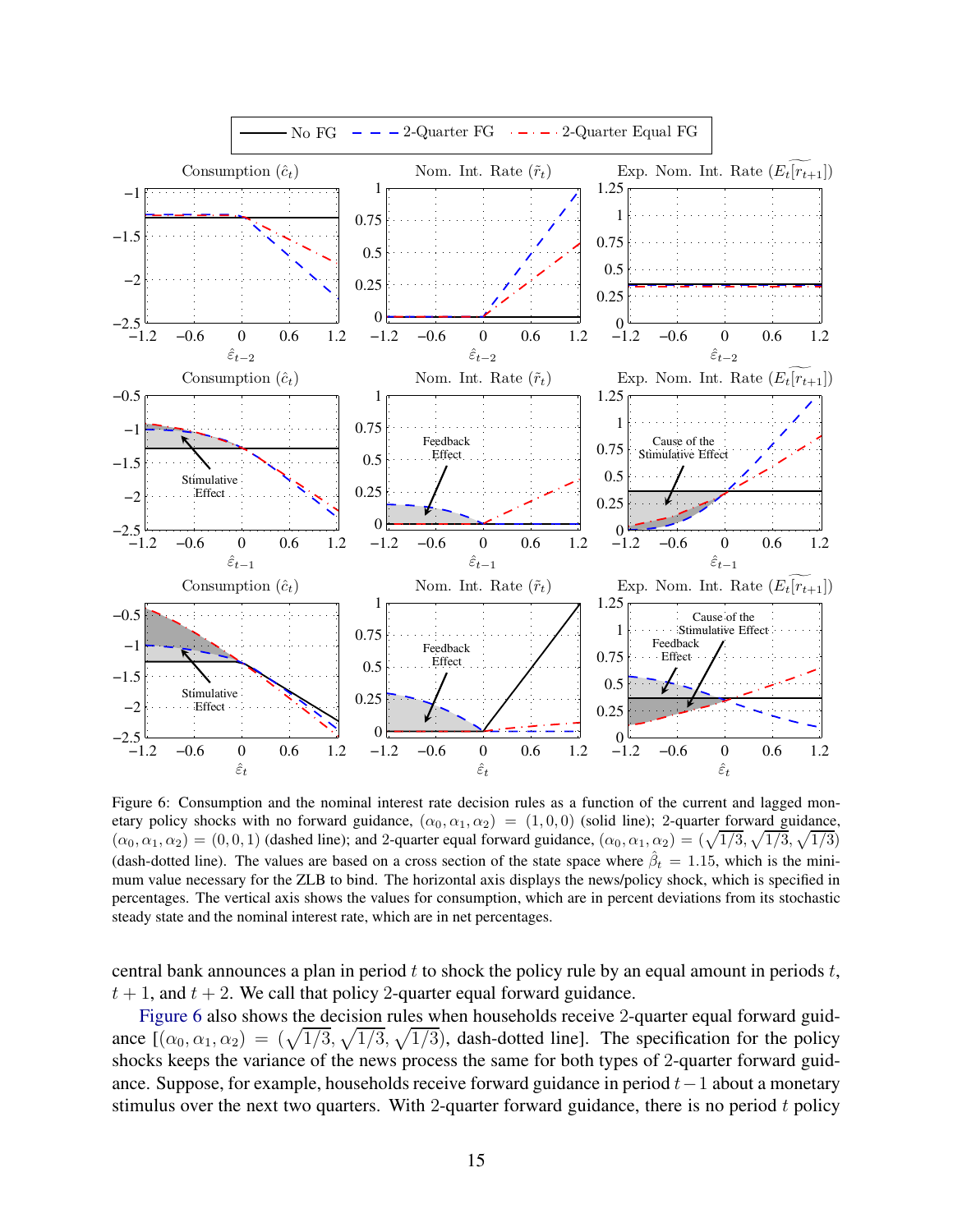shock to offset the feedback effect, so the current nominal interest rate rises. There is a period  $t$ policy shock, however, with 2-quarter equal forward guidance and as a result, the current nominal interest rate remains at zero. That lower nominal interest rate further stimulates current consumption, which allows 2-quarter equal forward guidance to have a larger impact on economic activity.

Substantial differences exist between the two types of 2-quarter forward guidance when the news is communicated in period  $t$ . With 2-quarter equal forward guidance, the central bank announces in period t that an expansionary monetary policy shock will occur in periods  $t, t + 1$ , and  $t + 2$ . The existence of policy shocks in periods t and  $t + 1$ , which are not present with 2-quarter forward guidance, holds the current nominal interest rate at zero and lowers next period's nominal rate. Thus, the period t and  $t + 1$  policy shocks eliminate the feedback effects generated by 2-quarter forward guidance. The presence of those policy shocks also more than compensates for the smaller period  $t + 2$  news shock, so that 2-quarter equal forward guidance produces a larger stimulative effect on current consumption than a monetary stimulus with a larger policy shock that only occurs in period  $t + 2$ . For example, a  $-50$  ( $-100$ ) basis point policy shock announced in period t increases current consumption by 0.24 (0.50) percentage points *more* with 2-quarter equal forward guidance than with 2-quarter forward guidance.

Extending the forward guidance horizon from 1 to 2 quarters does not double the size of its stimulative effect, even if the central bank shocks the policy rate by the same amount in every period (i.e., equal forward guidance). For example, a  $-50$  ( $-100$ ) basis point monetary policy shock during that period increases current consumption by 0.24 (0.37) percent with 1-quarter equal forward guidance and by 0.40 (0.75) percent with 2-quarter equal forward guidance. That finding, however, contradicts much of the literature. The reason our result is different is because of our assumption that the variance of the news process remains constant across alternative forward guidance horizons. If, on the other hand, we follow convention and set  $\{\alpha_j\}_{j=0}^q = 1$ , then the stimulative effect of forward guidance increases as the horizon lengthens. The majority of the additional stimulus is due to the central bank's decision to provide more news and not to the longer horizon.

Many researchers who examine forward guidance do not hold the variance of the news process constant [\[Las´een and Svensson](#page-25-0) [\(2011\)](#page-25-0), [Carlstrom et al.](#page-24-7) [\(2012\)](#page-24-7), and [Del Negro et al. \(2012](#page-24-1))]. Without that restriction, extending the forward guidance horizon by an additional quarter is the same as increasing the intensity of the news. [Figure 7](#page-17-0) contrasts key decision rules with 2-quarter equal forward guidance  $[(\alpha_0,\alpha_1,\alpha_2)=(\sqrt{1/3},\sqrt{1/3},\sqrt{1/3})$ , solid line] to 2-quarter *full* forward guidance  $[(\alpha_0, \alpha_1, \alpha_2) = (1, 1, 1)$ , dashed line]. Our comparison demonstrates that a higher intensity of news with 2-quarter full forward guidance further stimulates consumption. That finding, however, could erroneously lead one to conclude that the model overstates the stimulative effect of forward guidance. For example, a  $-50$  ( $-100$ ) basis point monetary policy shock with 2-quarter full forward guidance increases consumption from  $-0.86$  ( $-0.50$ ) percent to  $-0.59$  ( $-0.17$ ) percent below its steady state. That result is due to a 7 (8) basis point decline in the 1-quarter ahead expected nominal interest rate and an even larger reduction in the 2-quarter ahead expected rate.

In reality, extending the forward guidance horizon further into the future creates a greater timeinconsistency problem because the central bank has a larger incentive to revert to its optimal policy rule in future periods. If households believe the central bank will renege on its past promises to provide future monetary stimulus, then forward guidance will not have the desired expansionary effects in the current period. The fact that the standard New Keynesian model assumes the central bank is fully credible leads it to overpredict the stimulative effect of forward guidance if households believe the central bank will not follow through on its policy commitments. In contrast, an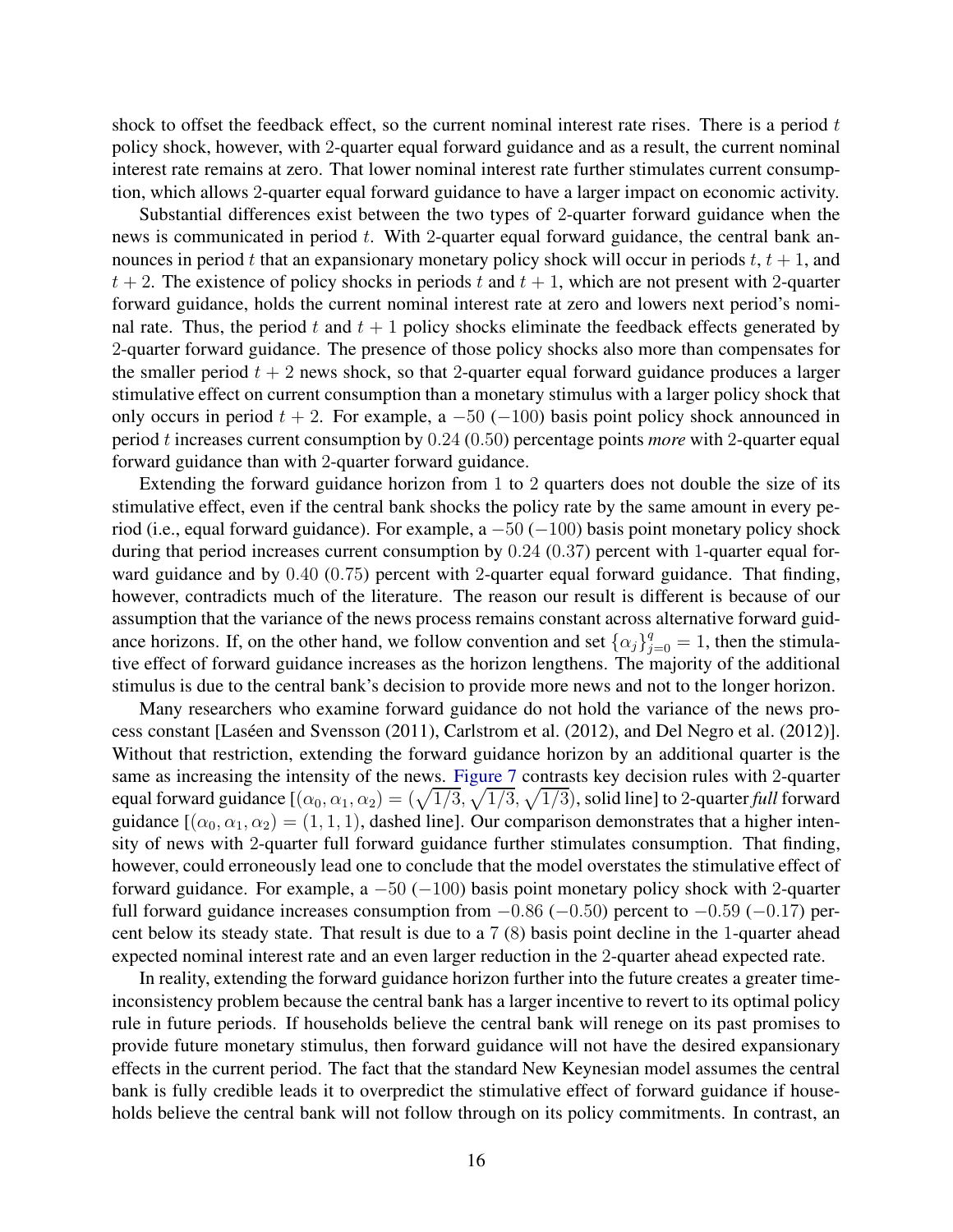<span id="page-17-0"></span>

Figure 7: Consumption and the expected nominal interest rate decision rules with 2-quarter equal forward guidance,  $(\alpha_0, \alpha_1, \alpha_2) = (\sqrt{1/3}, \sqrt{1/3}, \sqrt{1/3})$  (solid line), and 2-quarter full forward guidance,  $(\alpha_0, \alpha_1, \alpha_2) = (1, 1, 1)$ (dashed line). The values are based on a cross section of the state space where  $\hat{\beta}_t = 1.15$ , which is the minimum value necessary for the ZLB to bind. The horizontal axis displays the news shock, which is specified in percentages. The vertical axis shows the values for consumption, which are in percent deviations from its stochastic steady state and the nominal interest rate, which are in net percentages.

unexpected decision by the central bank to renege on its previous forward guidance promises will not impact our model's results until the period household's learn about the change. That announcement then can be incorporated into our model by assuming that another discretionary news shock hits the economy and reverses the central bank's previously announced news shocks.

It is important to reiterate that the stimulative effect of forward guidance lessens as the discount factor moves further above its minimum value necessary for the ZLB to bind. As the economy moves deeper into the ZLB region (i.e.,  $\hat{\beta}_t$  moves above and away from 1.15), the probability that the nominal interest rate will rise above zero during the next period declines. The likelihood of leaving the ZLB next period also becomes smaller as households' expectation of a fast economic recovery fades (i.e.,  $\hat{\beta}_t$  is expected to slowly return to its steady state). In both cases, consumption is expected to be lower in the following period, which dampens any expected increase in next period's nominal interest rate. Without any meaningful rise in next period's expected nominal rate, the stimulative effect of forward guidance is extremely limited.

4.3 LONGER HORIZONS  $(q > 2)$  This section compares the stimulative effect of forward guidance policies over longer horizons. Our results in [sections 4.1](#page-7-3) and [4.2](#page-14-0) rely on Gauss-Hermite quadrature to evaluate expectations. That approach enables us to obtain an accurate approximation of the decision rules and to quantify the stimulative effect of forward guidance for a *continuous range* of news shocks. The solution algorithm, however, is not numerically feasible at longer forward guidance horizons. Therefore, we reduce the dimensionality of the problem when analyzing longer forward guidance horizons by discretizing the continuous distribution of the news shock process using the method described in [Tauchen \(1986](#page-26-10)). Specifically, we examine 3 values for each monetary policy shock, (−50, 0, 50), and then calculate the probabilities of each transitional event.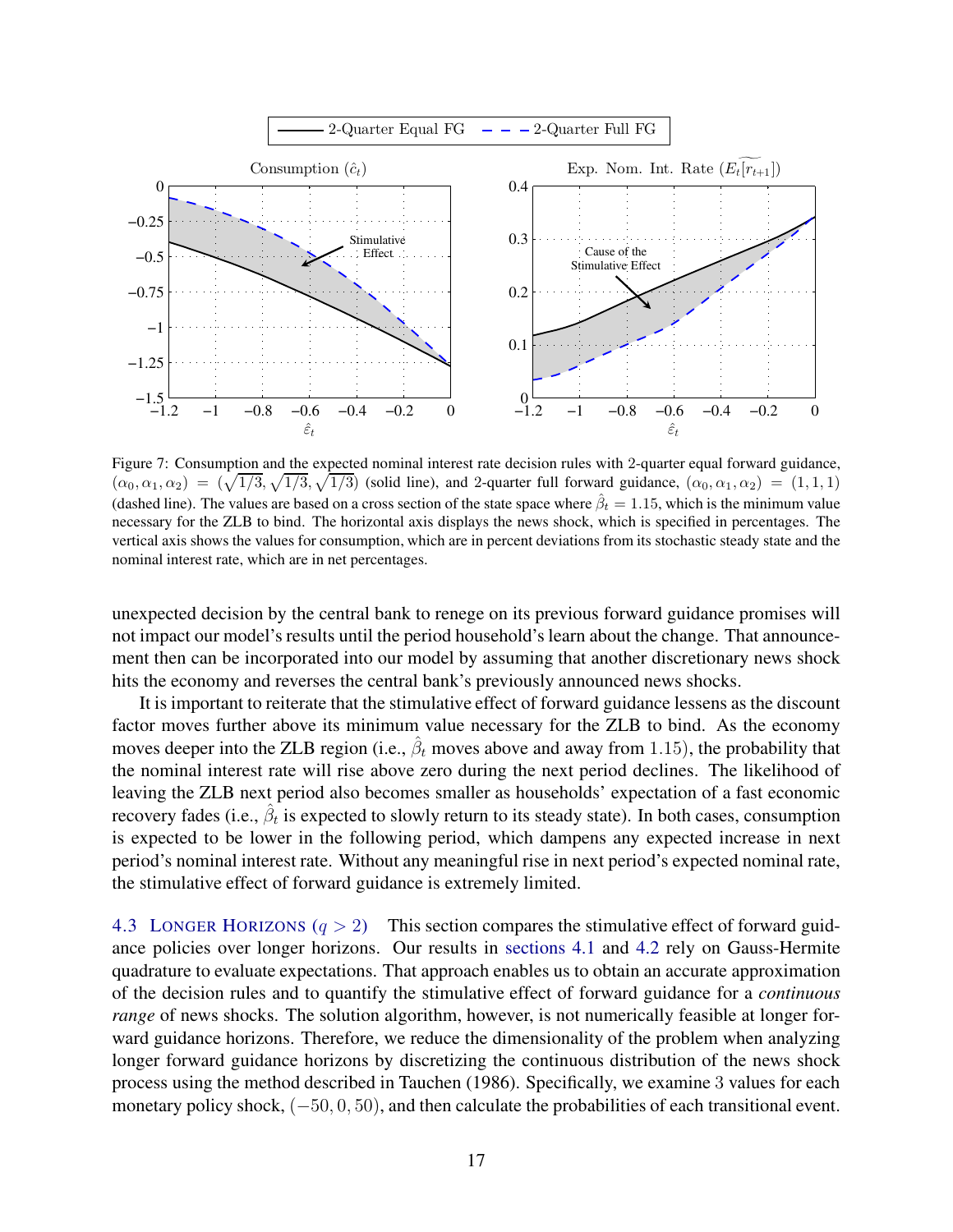[Tauchen](#page-26-10)'s [\(1986](#page-26-10)) method is particularly useful for calculating nonlinear impulse response functions because it enables us to analyze the effects of *specific* shocks to the news process without solving the model across the complete distribution of shocks.<sup>[10](#page-18-0)</sup>

<span id="page-18-1"></span>

Figure 8: Impulse responses to a −50 basis point monetary policy shock with 1-quarter (solid line), 4-quarter (dashed line), 8-quarter (circle markers), and 10-quarter (triangle markers) forward guidance. All cases are initialized at the stochastic steady state. The discount factor,  $\hat{\beta}_t$ , is set to the minimum value necessary for the ZLB to bind conditional on the forward guidance horizon. The horizontal axis displays the time period. The vertical axis values of each variable are specified as the percent deviations from its stochastic steady state, except inflation and both interest rates, which are in net percentages.

[Figure 8](#page-18-1) shows the impulse responses to a  $-50$  basis point (2 std. dev.) monetary policy shock that is equally distributed over a 1-quarter (solid line), 4-quarter (dashed line), 8-quarter (circle markers), and 10-quarter (triangle markers) horizon. Specifically, we set  $\alpha_i = \sqrt{1/(q+1)}$  for  $i \in \{0, \ldots, q\}$  to keep the variance of the news constant for different values of q. In all cases, households know about the current and future monetary policy shocks in period 1, but their effects on the economy depend on the forward guidance horizon. In the absence of forward guidance, an expansionary monetary policy shock has no stimulative effect since the nominal interest rate is already at zero. When the central bank provides 1-quarter equal forward guidance, households expect a lower nominal interest rate in period 2, which stimulates the economy in period 1. Over that 1-quarter horizon, the stimulative effect is relatively small and the unexpected policy shock in period 1 is big enough to completely offset the feedback effect on the current nominal interest rate.

Additional periods of forward guidance generate more persistent increases in consumption, labor hours, inflation, and output. That result occurs because households expect a lower future

<span id="page-18-0"></span><sup>&</sup>lt;sup>10</sup>See [Appendix B](#page-28-0) for further details on how this solution procedure differs from the method used in earlier sections.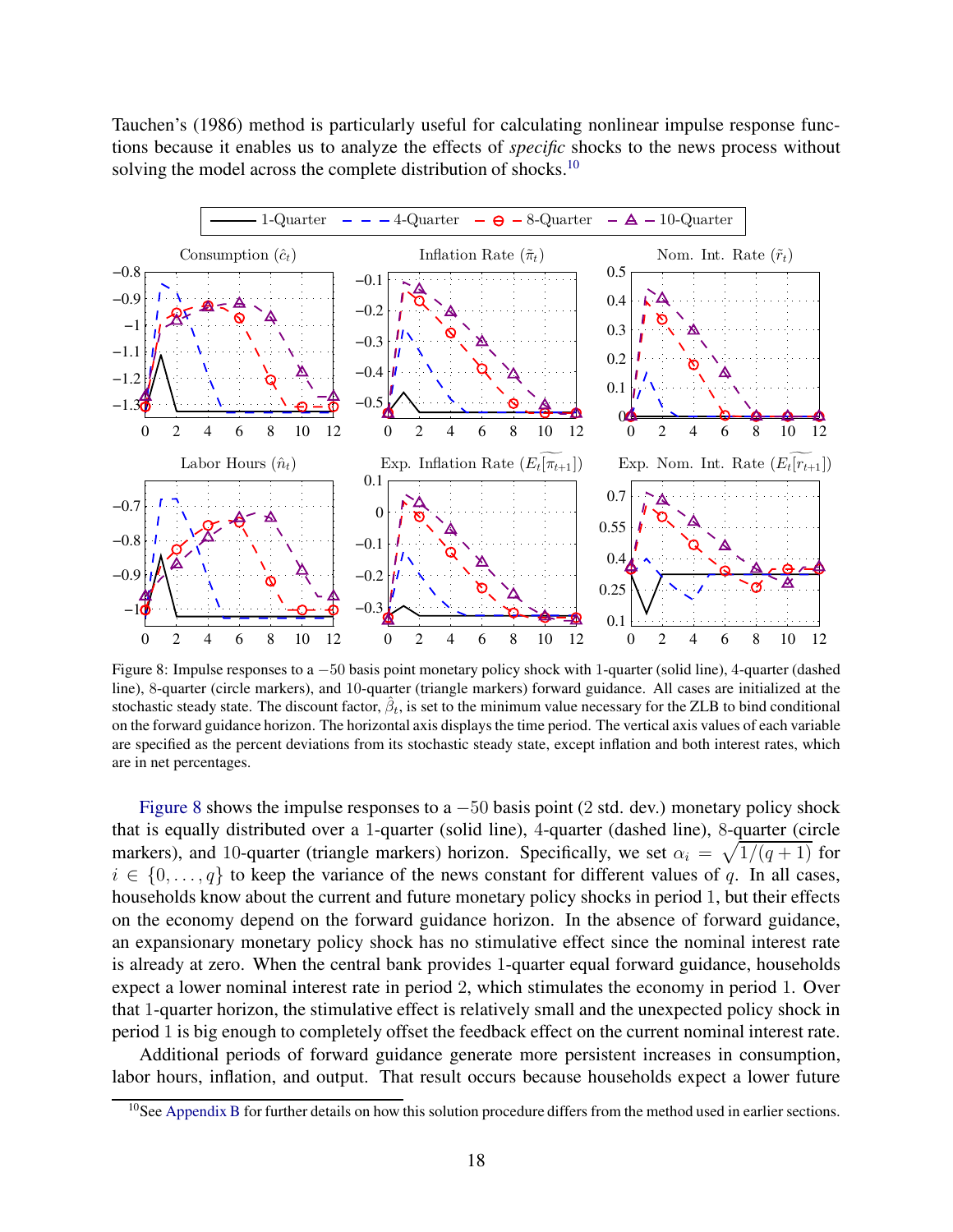nominal interest rate and higher future consumption in every period until the last shock hits the economy in period q. At longer horizons, the feedback effect from forward guidance dominates the smaller weight on  $\hat{\varepsilon}_t$ , so that the current nominal interest rate increases in period 1. Beyond period  $q$ , forward guidance has no additional effects on the economy. Our findings reveal that equal forward guidance for up to 10 quarters does not cause the stimulative effect to explode or reverse, but rather spreads the effect across the entire horizon.

<span id="page-19-0"></span>

Figure 9: Comparison of expected rates and yields with no forward guidance (solid line) and 1-quarter (dashed line), 2-quarter (circle markers), and 4-quarter (triangle markers) equal forward guidance. The left panel shows the expected increase in the net nominal interest rate  $j$  periods in the future. The right panel shows the yield curves as a percentage point difference from the initial net nominal interest rate. In period 0, households receive news of a −50 basis point monetary policy shock. The moving average coefficients in the news process are set to keep the variance constant across the different horizons where the discount factor,  $\hat{\beta}_t$ , is equal to 1.15, which is the minimum value necessary for the ZLB to bind. The horizontal axis in the left panel displays the quarter while in the right panel it displays the maturity. The vertical axis shows the values for the expected nominal interest rate and the yield curve, which are in net percentages.

[Figure 9](#page-19-0) compares the paths of the expected future nominal interest rate,  $E_0[r_j]$ , (left panel) and the yield curve (right panel) at various forward guidance horizons.<sup>[11](#page-19-1)</sup> Suppose, for example, the central bank announces in period 0 that it will cut the nominal interest rate by 50 basis points with no forward guidance (solid line), or with 1-quarter (dashed line), 2-quarter (circle markers), or 4-quarter (triangle markers) equal forward guidance. The discount factor,  $\hat{\beta}_t = 1.15$ , is again set to the minimum value necessary for the ZLB to bind. The intensity parameters,  $\alpha_i$ , in the q-quarter equal forward guidance specification are set to the values needed to keep the variance of the news process constant across the forward guidance horizon (i.e.,  $\alpha_i = \sqrt{1/(q+1)}$  for  $q \in \{0, 1, 2, 4\}$ ).

The left panel of [figure 9](#page-19-0) shows the impact of forward guidance on the expected nominal interest rate over six quarters. In most cases, forward guidance lowers the expected nominal rate during the forward guidance horizon, but in all cases, it returns to its baseline expected value in the periods beyond that horizon. The baseline expected nominal interest rate is the case with no forward guidance (solid line) because an unanticipated monetary policy shock in period 0 has no economic effects when the current nominal interest rate is already at zero. The expected increase

<span id="page-19-1"></span><sup>&</sup>lt;sup>11</sup>[Swanson and Williams \(2013](#page-26-11)) empirically show how the ZLB affects intermediate- and longer-term yields.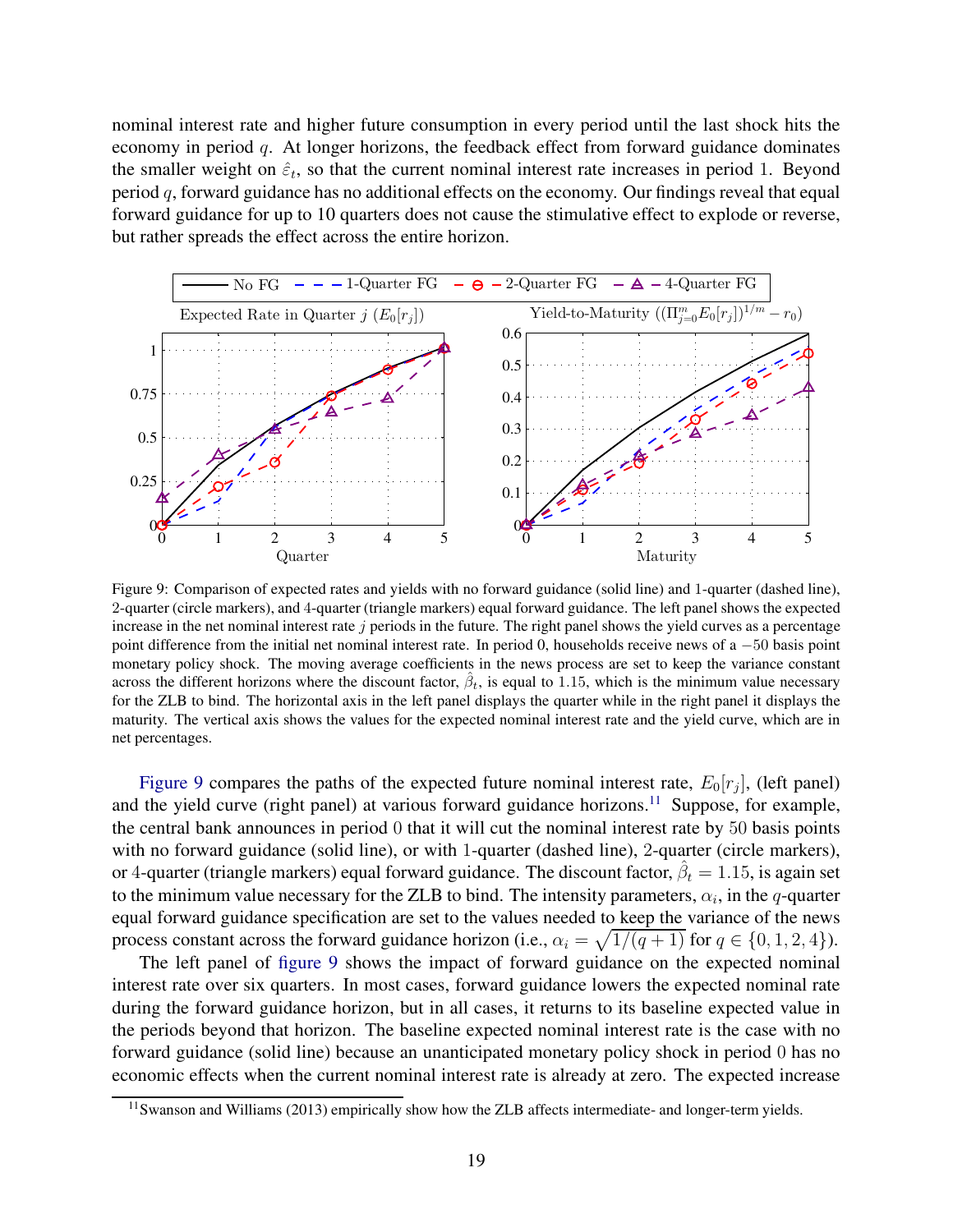in the nominal interest rate in the no forward guidance specification reflects the expected recovery implied by the belief that the discount factor will revert to its mean. The 1- and 2-quarter equal forward guidance cases lower the expected nominal rates during the forecast horizon but revert to their no forward guidance expected values beginning in periods 2 and 3, respectively. The 4 quarter equal forward guidance horizon behaves just like the 1- and 2-quarter cases, except the policy shock is not strong enough in period 0 to completely eliminate the feedback effect so the current nominal interest rate rises by 15 basis points (see also [figure 8\)](#page-18-1).

The right panel of [figure 9](#page-19-0) illustrates the yield curve for maturities from 0 to 5 quarters in which the yield for each maturity, m, is calculated as  $(\Pi_{j=0}^m E_0[r_j])^{1/m}$ . The stimulative effect of forward guidance is evident as the yield curve flattens with longer horizons.[12](#page-20-0) For example, 4-quarter equal forward guidance reduces the expected increase in the 1-year yield (i.e.,  $m = 3$ ) by 13 basis points. Beyond the forward guidance horizon, the yield curves with  $q$ -quarter forward guidance eventually converge to the yield curve with no forward guidance.

<span id="page-20-1"></span>

Figure 10: Comparison of yield curves with no forward guidance (solid line) and 4-quarter equal forward guidance (dashed line) at two cross sections of the discount factor:  $\tilde{\beta}_t = 1.15$  (left panel) and  $\hat{\beta}_t = 1.51$  (right panel). The yield curves are given as a percentage point difference from the initial net nominal interest rate. In period 0, households receive news of a −50 basis point monetary policy shock. The moving average coefficients in the news process are set to keep the variance constant across the two forward guidance horizons. The horizontal axis displays the maturity. The vertical axis shows the values for the yield curve, which are in net percentages.

[Figure 10](#page-20-1) compares the effect of forward guidance on the yield curve for two different values of the discount factor. The solid line displays the yield curve when the central bank offers no forward guidance  $[(\alpha_0, \alpha_1) = (1, 0)]$ , while the dashed line shows the yield curve with 4-quarter equal forward guidance  $[\alpha_i = \sqrt{1/5}$  for  $i \in \{0, \ldots, 4\}]$ . In the left panel, the discount factor is set to the minimum value necessary for the ZLB to bind  $(\hat{\beta}_t = 1.15)$ . With such a low value, households place a high probability on exiting the ZLB next period. If the central bank provides 4-quarter equal forward guidance, then the expected future nominal interest rates over the forward guidance horizon fall, which flattens the yield curve. In the right panel, the discount factor is set to a high enough value so that households believe the probability of exiting the ZLB in the near

<span id="page-20-0"></span><sup>&</sup>lt;sup>12</sup>Note that we subtract off the current 1-quarter nominal interest rate,  $r_0$ , from each maturity on the yield curve so that we can observe the degree to which the forward guidance horizon flattens the yield curve.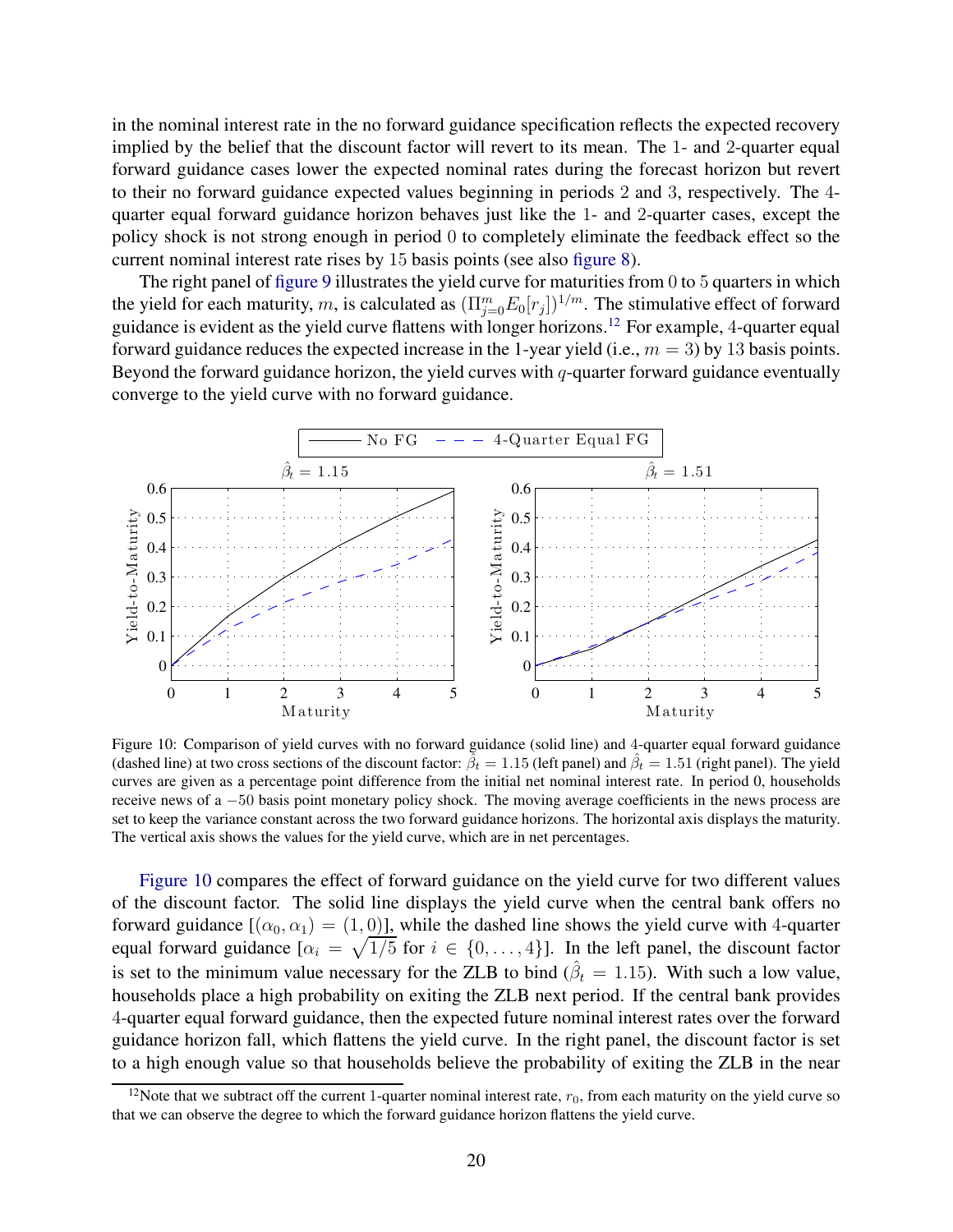term is low ( $\hat{\beta}_t = 1.51$ ). With such a high discount factor, an announcement of 4-quarter equal forward guidance has little stimulative effect because households expect that the nominal interest rate will temporarily remain near zero regardless of the news. In that situation, the yield curve with 4-quarter equal forward guidance is similar to the yield curve with no forward guidance.

The results in [figure 10](#page-20-1) provide a plausible explanation for the Forward Guidance Puzzle. In particular, they show theoretical models can easily overpredict the stimulative effect of forward guidance by assuming households are overly optimistic about future economic conditions. Suppose, for example, the central bank decides to provide a −50 basis point news shock that is equally distributed via 4-quarter equal forward guidance. The response of the yield curve depends on how the nominal interest rate is expected to respond over the next 4 quarters. When households are highly confident that the nominal interest rate will leave its ZLB in the near term  $[\hat{\beta}_t = 1.15]$ , the 4-quarter equal forward guidance shock pushes down the annual yield on the 4-quarter bond by about 50 basis points. That response declines to 10 basis points when the economy is weak enough that households place a high probability on the nominal rate remaining at or near zero  $[\hat{\beta}_t = 1.51]$ .

## <span id="page-21-0"></span>5 A CASE STUDY: FORWARD GUIDANCE IN AUGUST 2011

The FOMC announced in its August 9, 2011 policy statement that it expected the federal funds rate to remain between 0-25 basis points until mid-2013. That statement represented a significant change in policy because it was the first time the FOMC committed to holding its policy rate constant for a fixed period. One factor influencing that decision was the FOMC's expectation that the recovery would be somewhat slower than previously thought just two months prior.<sup>[13](#page-21-1)</sup>

Using Blue Chip survey data from the period, [Crump et al. \(2013](#page-24-13)) find that the August 9th FOMC statement changed private forecasts of interest rates, GDP, and inflation. Estimating the effect of that announcement on economic forecasts, however, is complicated by the fact that GDP was revised downward just 11 days before the FOMC's statement was released. To separate the impact of the two events, [Crump et al. \(2013](#page-24-13)) compare the consensus forecasts of the federal funds rate from the Blue Chip Financial Forecasts (BCFF) survey to forecasts of the 3-month Treasury bill rate from the Blue Chip Economic Indicators (BCEI) survey.<sup>[14](#page-21-2)</sup>

[Table 1](#page-22-0) shows the term structure implied by the BCFF and BCEI forecasts. The BCFF forecasts were made on July 20-21 before the GDP revisions were released on July 29th, while the BCEI forecasts were made on August 4-5 just prior to the August 9th FOMC announcement. The difference between the late-July and early-August forecasts is an implicit measure of the impact the GDP revisions had on the economic forecasts. The next BCFF survey forecasts were made on August 24-25. The difference between the BCEI's August 4-5 forecasts and the BCFF's August 24-25 forecasts is an indirect measure of the effect of forward guidance on those forecasts.

Our calculations indicate that the GDP revisions led to a 6 basis point (annualized) decline in the 4-quarter rate and a 13 basis point decline in the 6-quarter rate. The August 9th announcement of forward guidance reduced the 4-quarter and 6-quarter rates by an additional 4 and 18 basis points, respectively. Those results show forward guidance was successful in pushing down the

<span id="page-21-1"></span> $13$ [Woodford \(2012\)](#page-26-4) argues that information about the central bank's policy intentions is more likely to impact market expectations than knowledge about its economic forecasts. The reason is the central bank has undisclosed information about its own policy intentions, whereas it does not enjoy the same advantage when forecasting economic conditions.

<span id="page-21-2"></span> $14$ The 3-month Treasury bill rate is a good proxy for the federal funds rate, given that the two variables have moved together since the FOMC first announced its federal funds rate target in the early 1990s.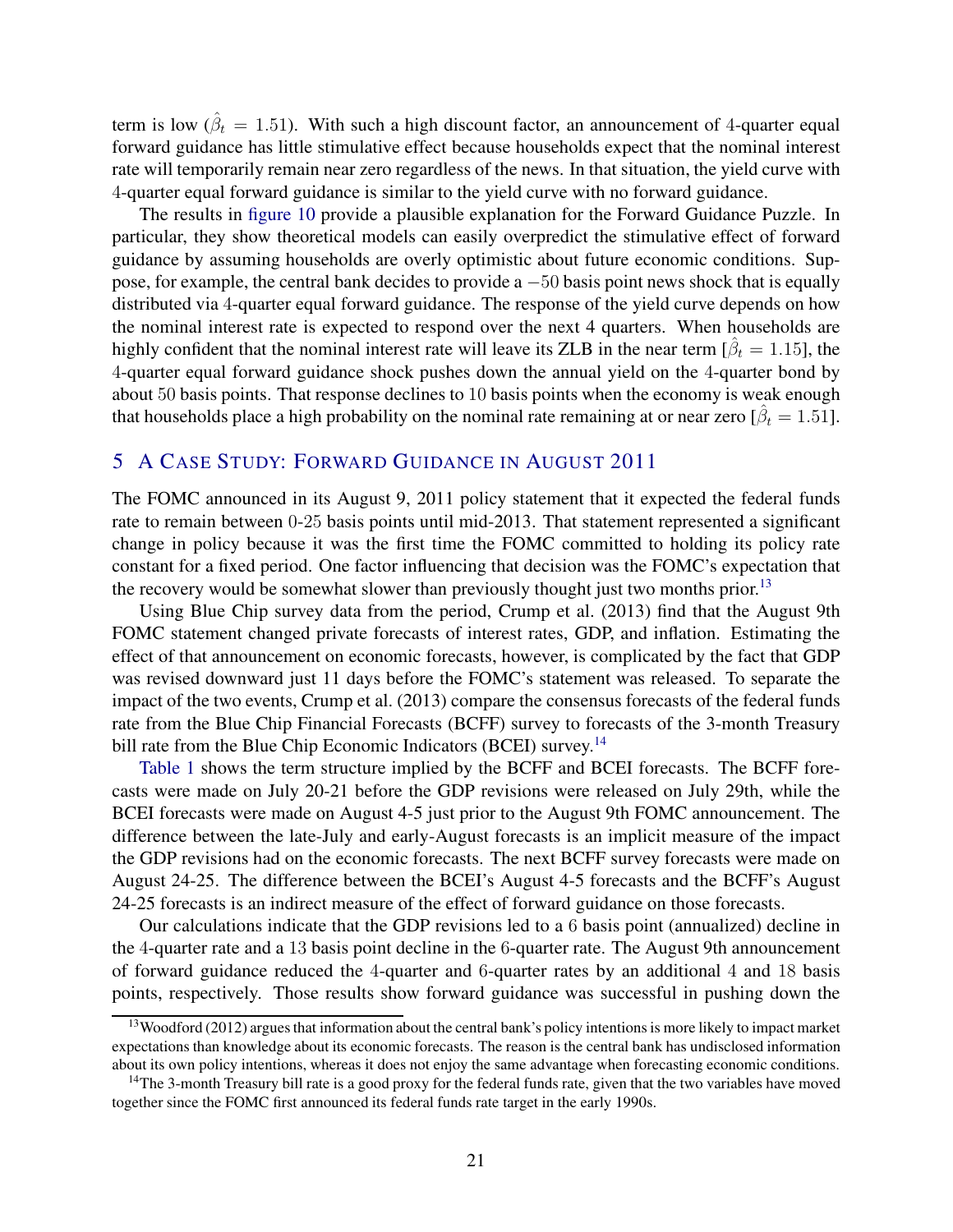<span id="page-22-0"></span>

|                           | 1Q       | 2Q       | 3Q       | 4Q       | 5Q       | 6Q       |
|---------------------------|----------|----------|----------|----------|----------|----------|
| BCFF (7/20-21)            | 0.140    | 0.150    | 0.187    | 0.237    | 0.336    | 0.459    |
| BCEI 3-mo. T-bill (8/4-5) | 0.090    | 0.110    | 0.137    | 0.175    | 0.240    | 0.328    |
| BCFF (8/24-25)            | 0.120    | 0.125    | 0.130    | 0.135    | 0.138    | 0.145    |
| <b>Total Change</b>       | $-0.020$ | $-0.025$ | $-0.057$ | $-0.102$ | $-0.197$ | $-0.313$ |
| Change following GDP      | $-0.050$ | $-0.040$ | $-0.050$ | $-0.062$ | $-0.096$ | $-0.131$ |
| Change following FOMC     | 0.030    | 0.015    | $-0.007$ | $-0.040$ | $-0.102$ | $-0.183$ |

Table 1: Term structure implied by Blue Chip consensus forecasts. All values are annualized net interest rates.

yield curve. In addition, the 6-quarter rate was only 2.5 basis points higher than the 1-quarter rate, which indicates households believed the FOMC would keep its promise to leave the policy rate unchanged over the next year and a half.

[Table 2](#page-22-1) reproduces the 2012 consensus forecasts of GDP and inflation as summarized by [Crump et al. \(2013](#page-24-13)). The forecast for 2012 GDP growth dropped 0.3 percentage points after the downward revisions to GDP on July 29th and another 0.3 percentage points following the release of the FOMC's policy statement on August 9th. The inflation forecast, on the other hand, dropped by a mere 0.1 percentage points following the GDP revisions and remained unchanged after the FOMC's policy statement release. Therefore, it appears that the economic pessimism expressed in the FOMC's August 9th policy statement dampened output forecasts more than any stimulative effect from the change in forward guidance. Inflation forecasts were essentially unchanged.

<span id="page-22-1"></span>

|                           | Pre-GDP | Pre-FOMC | Post-FOMC |
|---------------------------|---------|----------|-----------|
| 2012 real GDP growth rate | 2.8     | 2.5      | 2.2       |
| 2012 CPI growth rate      | 2.3     | 2.2      | າ າ       |

Table 2: Consensus forecasts reproduced from [Crump et al.](#page-24-13) [\(2013\)](#page-24-13).

There is evidence to suggest the discount factor was well above one when the FOMC provided forward guidance on August 9th. [Wu and Xia \(2014](#page-26-12)), for example, calculate that the "shadow" federal funds rate has been about 1 to 2 percentage points below zero since 2010, which indicates that the discount factor has likely been above one.[15](#page-22-2) Our theoretical analysis reveals that the stimulative effect of forward guidance will be limited in this situation, which is consistent with estimates of [Crump et al. \(2013](#page-24-13)). Another factor driving the shadow federal funds rate down is the high level of productivity during the period. For example, [Fernald](#page-25-13) [\(2012\)](#page-25-13) and [Gust et al.](#page-25-6) [\(2013\)](#page-25-6) find evidence that households have been more patient and more productive since the Great Recession. [Gavin et al.](#page-25-8) [\(2014\)](#page-25-8) theoretically show that both a high discount factor and a high level of productivity drive the nominal interest rate deep into the ZLB region. That combination of factors then reduces the probability the nominal interest rate will exit the ZLB in the near term and as a result, significantly dampens the stimulative effect of forward guidance.

<span id="page-22-2"></span><sup>&</sup>lt;sup>15</sup>The "shadow" federal funds rate is the rate that would occur in the absence of the ZLB constraint. Both [Krippner](#page-25-14) [\(2013\)](#page-25-14) and [Bauer and Rudebusch](#page-24-14) [\(2014\)](#page-24-14) describe how to estimate the shadow federal funds rate when the ZLB binds. Their estimates also imply that the shadow rate has been well below zero since 2010.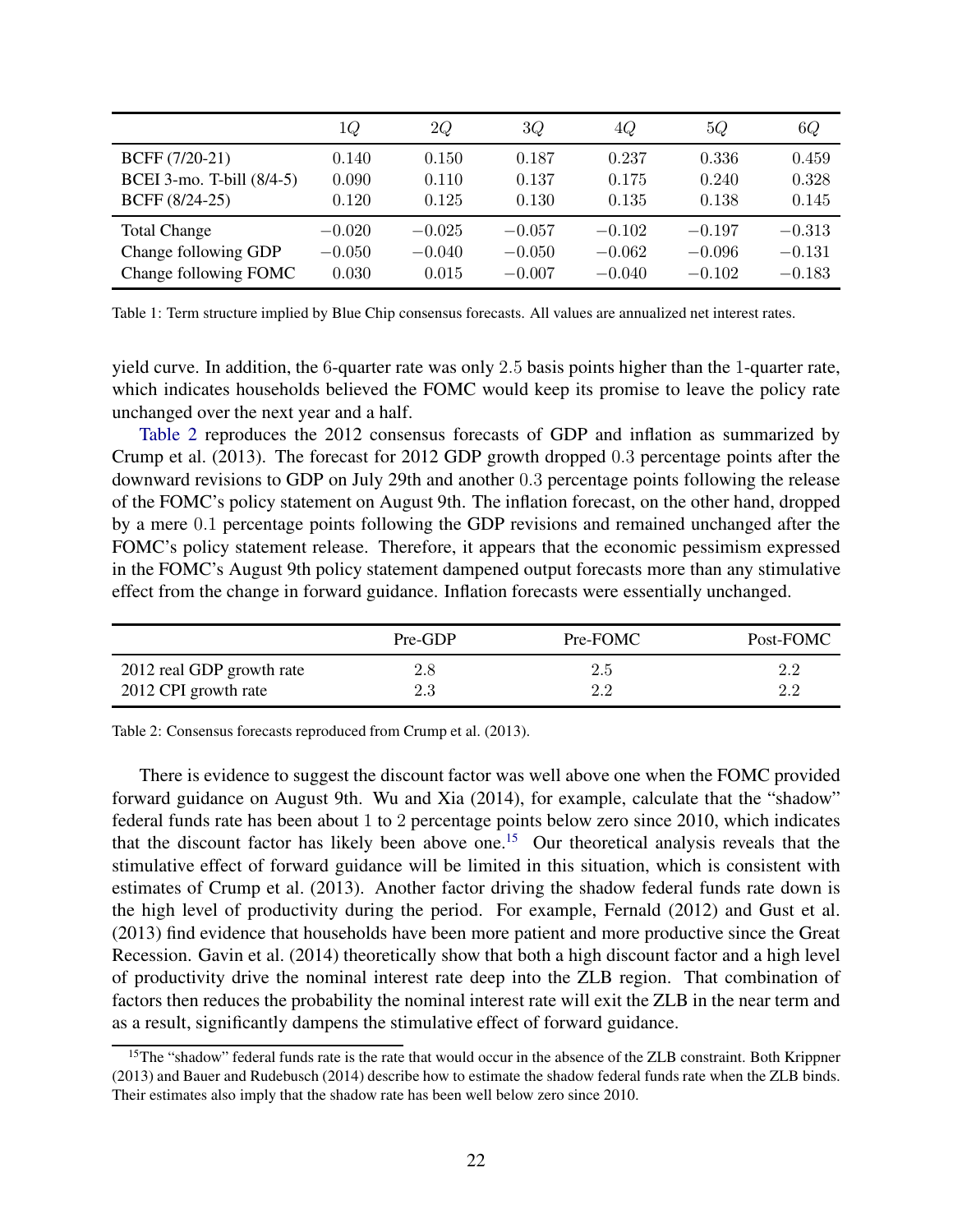Our model predicts Odyssean forward guidance will reduce longer-term interest rates and push up output given the appropriate economic conditions. An analysis of the data following the August 9th FOMC announcement indicates that longer-term interest rates fell slightly but output declined. To determine why output did not rise, we review the conditions necessary for forward guidance to stimulate the economy: (1) Forward guidance must lower the expected future nominal interest rate; (2) Households must believe the FOMC is committed to its policy; (3) Households cannot interpret the news as a downward revision in the FOMC's economic outlook (i.e., a higher  $\rho_{\beta}$ ); and (4) Households must place a high probability on exiting the ZLB (i.e., a lower  $\hat{\beta}_t$ ).

An examination of the August 9th FOMC announcement reveals that this case of forward guidance did not have the desired stimulative effect because conditions 3 and 4 were not satisfied. That is, households' expectations about future economic conditions appear to have been dampened by the additional economic pessimism expressed in the policy statement. Empirical studies also indicate that in August 2011 the near-term probability of exiting the ZLB was extremely small. We believe those two characteristics are the primary reasons why output forecasts did not rise as some may have predicted following the August 9th FOMC announcement.

## <span id="page-23-0"></span>6 CONCLUSION

This paper examines the economic effects of Odyssean forward guidance when the nominal interest rate is at the ZLB. In this framework, the central bank conducts forward guidance by promising to keep the future nominal interest rate lower than its policy rule suggests. That policy can stimulate economic activity if households believe future nominal interest rates will rise in the absence of any additional policy shocks. Their expectation is based on the idea that the discount factor is above its steady state and will converge back toward that value. If, on the other hand, households do not expect any meaningful recovery, then the future nominal interest rate will remain at or near zero, which means that forward guidance will have little to no effect on the economy. Therefore, an expectation of a weak recovery or little confidence in the economy dampens the increase in the expected nominal interest rate, which reduces the ability of forward guidance to stimulate current consumption. Those points offer plausible explanations for the Forward Guidance Puzzle.

When a central bank increases its forward guidance horizon, the stimulative effect is spread across a longer period, but its ability to achieve that result depends on credibility. From a policymaker's perspective, a longer horizon makes it more difficult to assume that people have similar expectations about the economy and more difficult for them to believe that a central bank will continue to provide monetary stimulus that far into the future when the economic fundamentals call for a higher policy rate. If the public does not believe the policy is credible or know the levels of output and inflation at which the short-term interest rate will rise, then the stimulative effect of forward guidance over a longer horizon will be dampened.

[The FOMC's recent forward guidance policy likely reduced long-term interest rates \[](#page-25-15)Gürkaynak] et al. [\(2005](#page-25-15)), [Campbell et al. \(2012](#page-24-0)), [Moessner](#page-25-9) [\(2013\)](#page-25-9), and [Swanson and Williams \(2013](#page-26-11))]. It is unclear, however, how much of that decline was due to the Fed's policy and how much was because of the repeated pessimism about the economy in its policy statements. Our results suggest that if a central bank expresses a more pessimistic economic outlook when communicating Odyssean forward guidance, then its stimulative effect will be much more limited.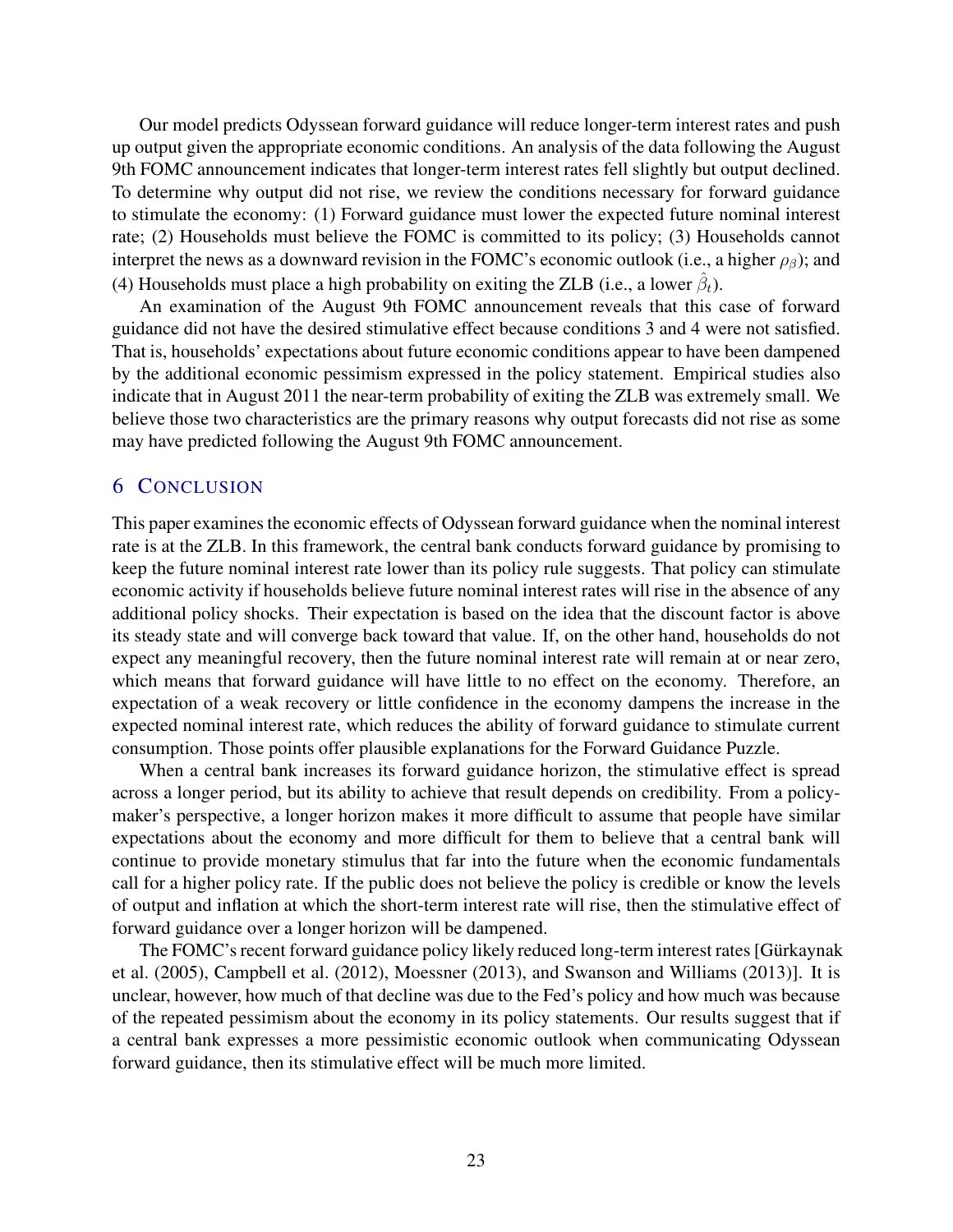## **REFERENCES**

- <span id="page-24-9"></span>ANDERSSON, M. AND B. HOFMANN (2010): "Gauging the Effectiveness of Quantitative Forward Guidance: Evidence from Three Inflation Targeters," in *Twenty Years of Inflation Targeting: Lessons Learned and Future Prospects*, ed. by D. Cobham, Ø. Eitrheim, S. Gerlach, and J. F. Qvigstad, Cambridge University Press, chap. 15, 368–397.
- <span id="page-24-6"></span>ARUOBA, S. AND F. SCHORFHEIDE (2013): "Macroeconomic Dynamics Near the ZLB: A Tale of Two Equilibria," Manuscript, University of Pennsylvania.
- <span id="page-24-2"></span>BANK OF ENGLAND (2013): "Monetary Policy Trade-offs and Forward Guidance," London, UK.
- <span id="page-24-5"></span>BASU, S. AND B. BUNDICK (2012): "Uncertainty Shocks in a Model of Effective Demand," NBER Working Paper 18420.
- <span id="page-24-14"></span>BAUER, M. D. AND G. D. RUDEBUSCH (2014): "Monetary Policy Expectations at the Zero Lower Bound," FRB San Francisco Working Paper 2013-18.
- <span id="page-24-8"></span>BRAUN, R. A., L. M. KÖRBER, AND Y. WAKI (2012): "Some Unpleasant Properties of Log-Linearized Solutions When the Nominal Rate is Zero," FRB Atlanta Working Paper 2012-5a.
- <span id="page-24-11"></span>CALVO, G. A. (1983): "Staggered Prices in a Utility-Maximizing Framework," *Journal of Monetary Economics*, 12, 383–398.
- <span id="page-24-0"></span>CAMPBELL, J. R., C. EVANS, J. D. M. FISHER, AND A. JUSTINIANO (2012): "Macroeconomic Effects of Federal Reserve Forward Guidance," *Brookings Papers on Economic Activity*, 44, 1–80.
- <span id="page-24-7"></span>CARLSTROM, C. T., T. S. FUERST, AND M. PAUSTIAN (2012): "Inflation and Output in New Keynesian Models with a Transient Interest Rate Peg," FRB Cleveland Working Paper 1234.
- <span id="page-24-12"></span>COLEMAN, II, W. J. (1991): "Equilibrium in a Production Economy with an Income Tax," *Econometrica*, 59, 1091–1104.
- <span id="page-24-13"></span>CRUMP, R., S. EUSEPI, AND E. MOENCH (2013): "Making a Statement: How Did Professional Forecasters React to the August 2011 FOMC Statement?" Liberty Street Economics.
- <span id="page-24-1"></span>DEL NEGRO, M., M. GIANNONI, AND C. PATTERSON (2012): "The Forward Guidance Puzzle," FRB New York Staff Report 574.
- <span id="page-24-3"></span>DEN HAAN, W., ed. (2013): *Forward Guidance: Perspectives from Central Bankers, Scholars and Market Participants*, Center for Economic Policy Research.
- <span id="page-24-10"></span>DIXIT, A. K. AND J. E. STIGLITZ (1977): "Monopolistic Competition and Optimum Product Diversity," *American Economic Review*, 67, 297–308.
- <span id="page-24-4"></span>EGGERTSSON, G. AND M. WOODFORD (2003): "The Zero Bound on Interest Rates and Optimal Monetary Policy," *Brookings Papers on Economic Activity*, 34(1), 139–235.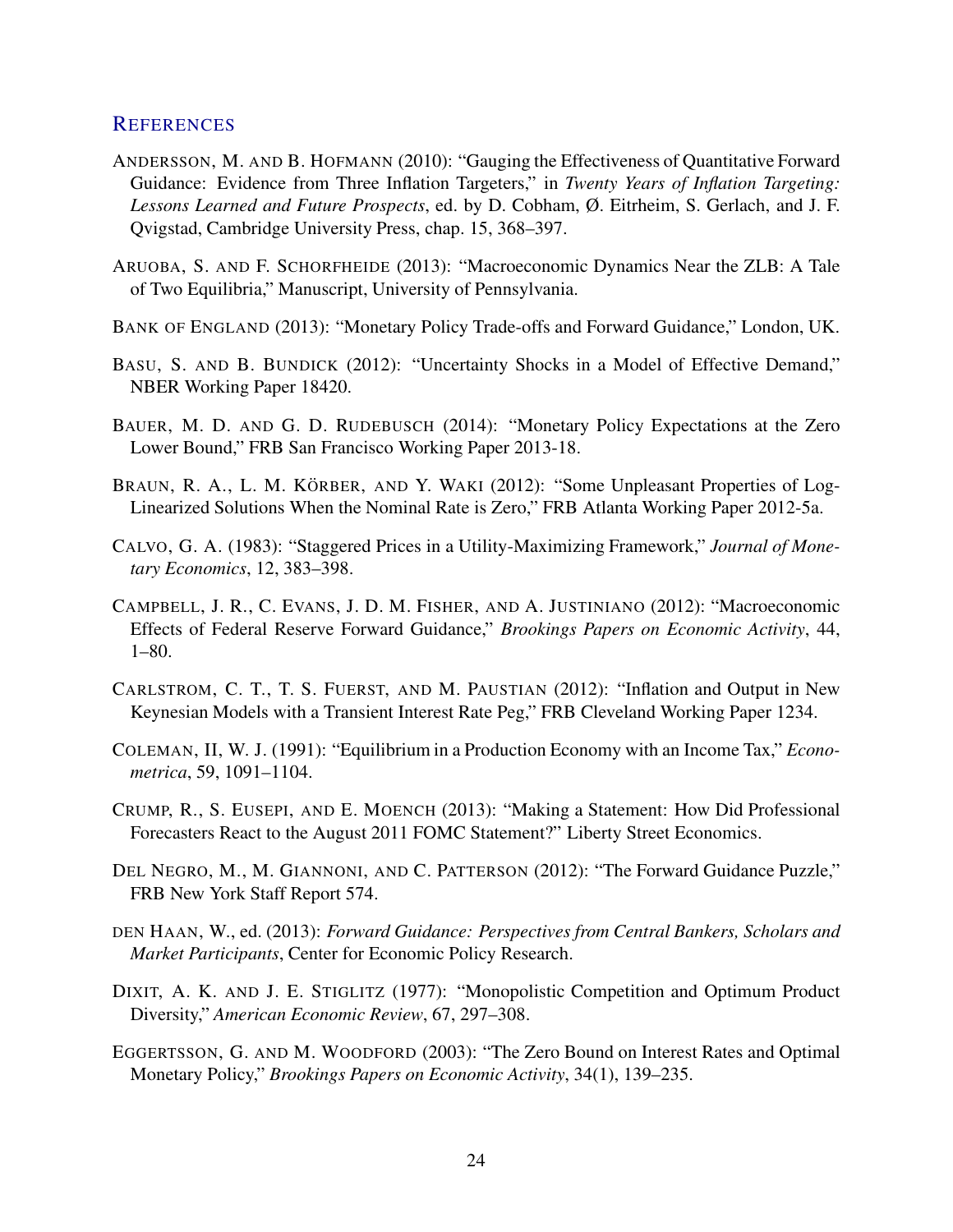- <span id="page-25-13"></span>FERNALD, J. (2012): "Productivity and Potential Output before, during, and after the Great Recession," FRB San Francisco Working Paper 2012-18.
- <span id="page-25-4"></span>FERNÁNDEZ-VILLAVERDE, J., G. GORDON, P. GUERRÓN-QUINTANA, AND J. RUBIO-RAMÍREZ (2012): "Nonlinear Adventures at the Zero Lower Bound," NBER Working Paper 18058.
- <span id="page-25-10"></span>FILARDO, A. AND B. HOFMANN (2014): "Forward Guidance at the Zero Lower Bound," *BIS Quarterly Review*.
- <span id="page-25-8"></span>GAVIN, W. T., B. D. KEEN, A. W. RICHTER, AND N. A. THROCKMORTON (2014): "Global Dynamics at the Zero Lower Bound," FRB St. Louis Working Paper 2013-007.
- <span id="page-25-15"></span>GÜRKAYNAK, R. S., B. SACK, AND E. SWANSON (2005): "Do Actions Speak Louder Than Words? The Response of Asset Prices to Monetary Policy Actions and Statements," *International Journal of Central Banking*, 1, 55–93.
- <span id="page-25-6"></span>GUST, C., D. LÓPEZ-SALIDO, AND M. E. SMITH (2013): "The Empirical Implications of the Interest-Rate Lower Bound," CEPR Discussion Paper 9214.
- <span id="page-25-1"></span>INTERNATIONAL MONETARY FUND (2013): "Unconventional Monetary Policies—Recent Experience and Prospects," Washington, D.C.
- <span id="page-25-12"></span>IRELAND, P. N. (1997): "A Small, Structural, Quarterly Model for Monetary Policy Evaluation," *Carnegie-Rochester Conference Series on Public Policy*, 47, 83–108.
- <span id="page-25-11"></span>KOOL, C. J. AND D. L. THORNTON (2012): "How effective is central bank forward guidance?" FRB St. Louis Working Paper 2012-063.
- <span id="page-25-14"></span>KRIPPNER, L. (2013): "A Tractable Framework for Zero-lower-bound Gaussian Term Structure Models," Australian National University CAMA Working Paper 2013-49.
- <span id="page-25-2"></span>KRUGMAN, P. R. (1998): "It's Baaack: Japan's Slump and the Return of the Liquidity Trap," *Brookings Papers on Economic Activity*, 29, 137–206.
- <span id="page-25-0"></span>LASÉEN, S. AND L. E. SVENSSON (2011): "Anticipated Alternative Policy Rate Paths in Policy Simulations," *International Journal of Central Banking*, 7, 1–35.
- <span id="page-25-3"></span>LEVIN, A., D. LÓPEZ-SALIDO, E. NELSON, AND Y. YUN (2010): "Limitations on the Effectiveness of Forward Guidance at the Zero Lower Bound," *International Journal of Central Banking*, 6, 143–189.
- <span id="page-25-7"></span>MERTENS, K. AND M. O. RAVN (2013): "Fiscal Policy in an Expectations Driven Liquidity Trap," Manuscript, Cornell University.
- <span id="page-25-9"></span>MOESSNER, R. (2013): "Effects of Explicit FOMC Policy Rate Guidance on Market Interest Rates," DNB Working Paper 384.
- <span id="page-25-5"></span>NAKATA, T. (2012): "Uncertainty at the Zero Lower Bound," Finance and Economics Discussion Series 2013-09.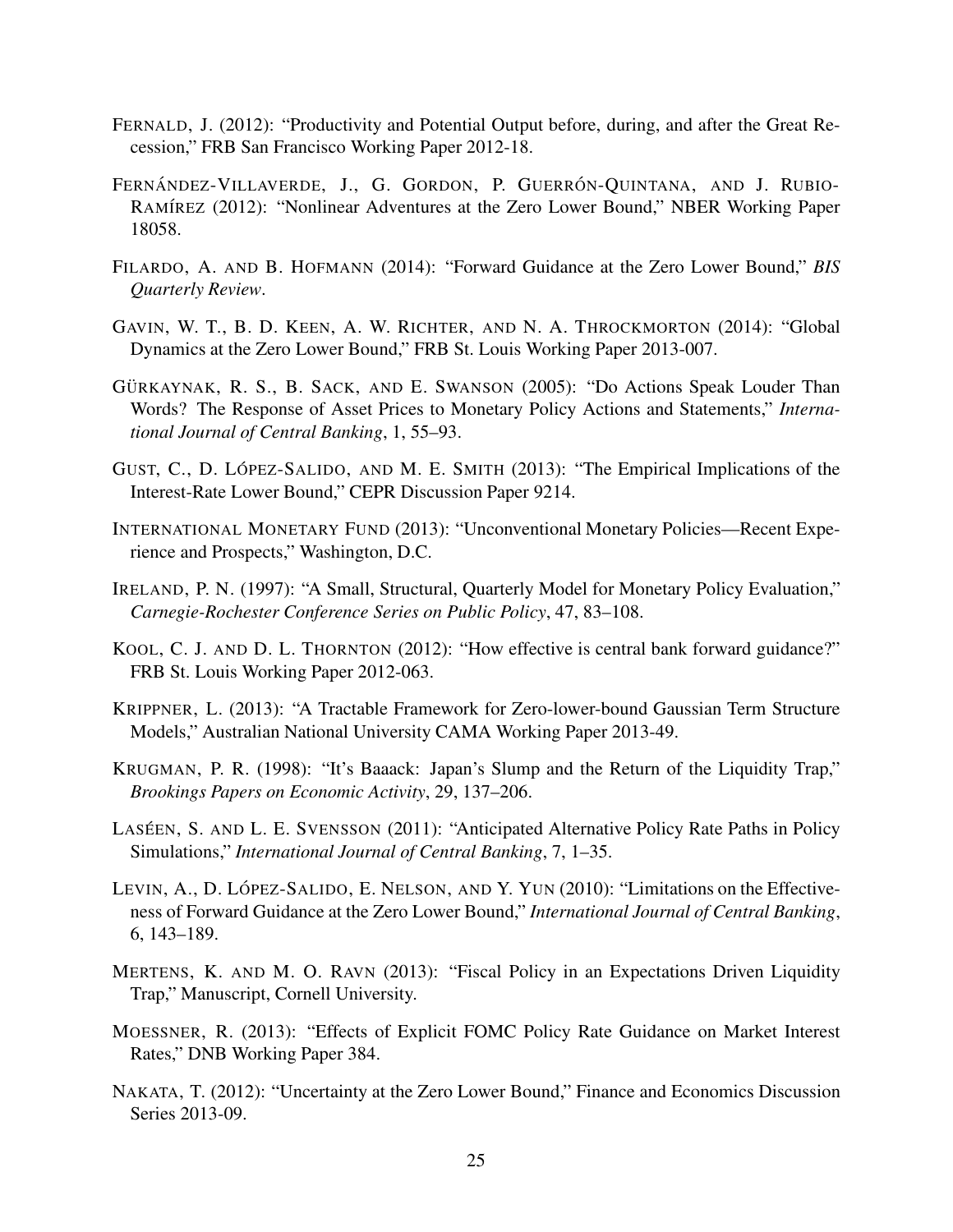- <span id="page-26-1"></span>NAKOV, A. (2008): "Optimal and Simple Monetary Policy Rules with Zero Floor on the Nominal Interest Rate," *International Journal of Central Banking*, 4, 73–127.
- <span id="page-26-6"></span>RASKIN, M. D. (2013): "The Effects of the Federal Reserve's Date-based Forward Guidance," Board of Governors of the Federal Reserve System, Finance and Economics Discussion Series 2013-37.
- <span id="page-26-0"></span>REIFSCHNEIDER, D. AND J. C. WILLIAMS (2000): "Three Lessons for Monetary Policy in a Low-Inflation Era," *Journal of Money, Credit, and Banking*, 32, 936–966.
- <span id="page-26-8"></span>RICHTER, A. W. AND N. A. THROCKMORTON (2013): "The Zero Lower Bound: Frequency, Duration, and Numerical Convergence," Manuscript, Auburn University.
- <span id="page-26-9"></span>RICHTER, A. W., N. A. THROCKMORTON, AND T. B. WALKER (2013): "Accuracy, Speed and Robustness of Policy Function Iteration," *Computational Economics*, forthcoming.
- <span id="page-26-7"></span>ROTEMBERG, J. J. (1982): "Sticky Prices in the United States," *Journal of Political Economy*, 90, 1187–1211.
- <span id="page-26-11"></span>SWANSON, E. AND J. WILLIAMS (2013): "Measuring the Effect of the Zero Lower Bound on Medium- and Longer-Term Interest Rates," FRB San Francisco Working Paper 2012-02.
- <span id="page-26-10"></span>TAUCHEN, G. (1986): "Finite State Markov-Chain Approximations to Univariate and Vector Autoregressions," *Economics Letters*, 20, 177–181.
- <span id="page-26-2"></span>WALSH, C. E. (2009): "Using Monetary Policy to Stabilize Economic Activity," in *Financial Stability and Macroeconomic Policy*, Federal Reserve Bank of Kansas City Jackson Hole Symposium, 245–296.
- <span id="page-26-3"></span>WERNING, I. (2011): "Managing a Liquidity Trap: Monetary and Fiscal Policy," NBER Working Paper 17344.
- <span id="page-26-5"></span>WOLMAN, A. L. (2005): "Real Implications of the Zero Bound on Nominal Interest Rates," *Journal of Money, Credit and Banking*, 37, 273–96.
- <span id="page-26-4"></span>WOODFORD, M. (2012): "Methods of Policy Accommodation at the Interest-Rate Lower Bound," in *The Changing Policy Landscape*, Federal Reserve Bank of Kansas City Jackson Hole Symposium, 185–288.
- <span id="page-26-12"></span>WU, J. C. AND F. D. XIA (2014): "Measuring the Macroeconomic Impact of Monetary Policy at the Zero Lower Bound," Manuscript, Chicago Booth.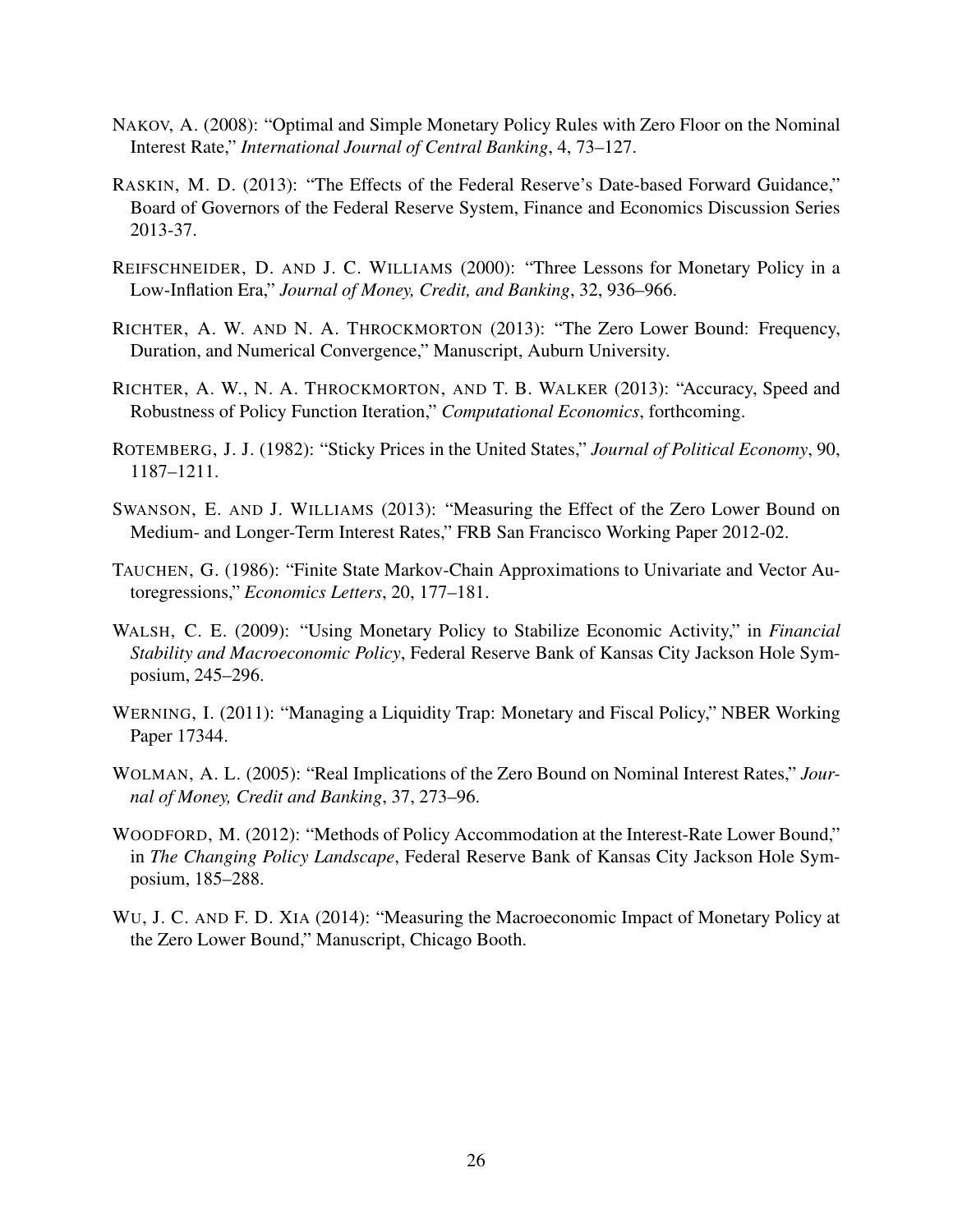### <span id="page-27-0"></span>A NUMERICAL ALGORITHM

A formal description of the numerical algorithm begins by writing the model compactly as

$$
\mathbb{E}[f(\mathbf{z}_{t+1}, \mathbf{w}_{t+1}, \mathbf{z}_t, \mathbf{w}_t)|\Omega_t] = 0,
$$

where  $f$  is a vector-valued function that contains the equilibrium system,  $\bf{z}$  is a vector of exogenous variables, w is a vector of endogenous variables, and  $\Omega_t = \{M, P, z_t\}$  is households' information set in period  $t$ , which contains the structural model,  $M$ , its parameters,  $P$ , and the state vector, z. With 1-quarter forward guidance,  $z_t = (\varepsilon_{t-1}, \varepsilon_t, \beta_t)$  and with 2-quarter forward guidance,  $z_t = (\varepsilon_{t-2}, \varepsilon_{t-1}, \varepsilon_t, \beta_t)$ . Independent of the forward guidance horizon,  $\mathbf{w} = (c, \pi, y, n, w, r)$ .

Policy function iteration approximates the vector of decision rules, Φ, as a function of the state vector, z. The time-invariant decision rules for the exogenous model are

$$
\underbrace{\Phi(\mathbf{z}_t)}_{\text{True RE Solution}} \approx \underbrace{\hat{\Phi}(\mathbf{z}_t)}_{\text{Approximating}}
$$

We choose to iterate on  $\Phi = (c, \pi)$  so that we can easily solve for future variables that enter the households' expectations using f. Each state variable in z is discretized into  $N<sup>d</sup>$  points, where  $d \in \{1, \ldots, D\}$  and D is the dimension of the state space. Thus, the discretized state space contains  $N = \prod_{d=1}^{D} N^d$  nodes. We set the bounds of stochastic state variables to encompass 99.999 percent of the probability mass of the distribution. We specify 61 grid points for each continuous state variable and use 15 Gauss-Hermite nodes for each continuous shock (with 1-quarter forward guidance  $N = 226,981$  and with 2-quarter forward guidance  $N = 13,845,841$ ). Those techniques minimize extrapolation and ensure that the location of the kink in the decision rules is accurate.

The following outline summarizes the policy function algorithm we employ. Let  $i \in \{0, \ldots, I\}$ index the iterations of the algorithm and  $n \in \{1, \ldots, N\}$  index the nodes.

- 1. Obtain initial conjectures for the approximating functions,  $\hat{c}_0$  and  $\hat{\pi}_0$ , on each node, from the log-linear model without the ZLB imposed. We use gensys.m to obtain those conjectures.
- <span id="page-27-2"></span>2. For  $i \in \{1, ..., I\}$ , implement the following steps:
	- (a) On each node, solve for  $\{r_t, w_t\}$  given  $\hat{c}_{i-1}(\mathbf{z}_t^n)$  and  $\hat{\pi}_{i-1}(\mathbf{z}_t^n)$  with the ZLB imposed.
	- (b) Linearly interpolate  $\{c_{t+1}, \pi_{t+1}\}\$  given  $\{\varepsilon_t, \varepsilon_{t+1}^m, \beta_{t+1}^m\}_{m=1}^M$  (1-quarter forward guidance) and  $\{\varepsilon_{t-1}, \varepsilon_t, \varepsilon_{t+1}^m, \beta_{t+1}^m\}_{m=1}^M$  (2-quarter forward guidance). Each of the M pairs of  $\{\varepsilon_{t+1}^m, \beta_{t+1}^m\}$  are Gauss-Hermite quadrature nodes. We use Gauss-Hermite quadrature to numerically integrate, since it is very accurate for normally distributed shocks. We use piecewise linear interpolation to approximate future variables that show up in expectation, since this approach more accurately captures the kink in the decision rules than continuous functions such as cubic splines or Chebyshev polynomials.<sup>[16](#page-27-1)</sup>

<span id="page-27-1"></span><sup>&</sup>lt;sup>16</sup>[Aruoba and Schorfheide \(2013](#page-24-6)) use a linear combination of two Chebyshev polynomials—one that captures the dynamics when the ZLB binds and one that captures the dynamics when the Taylor principle holds. Although that approach is more accurate than using one Chebyshev polynomial, there is no guarantee that it will accurately locate the kink. Moreover, [Richter et al. \(2013\)](#page-26-9) show that Chebyshev polynomials can lead to large approximation errors due to extrapolation. With linear interpolation, a dense state space leads to more predictable extrapolation and more accurately locates the kink.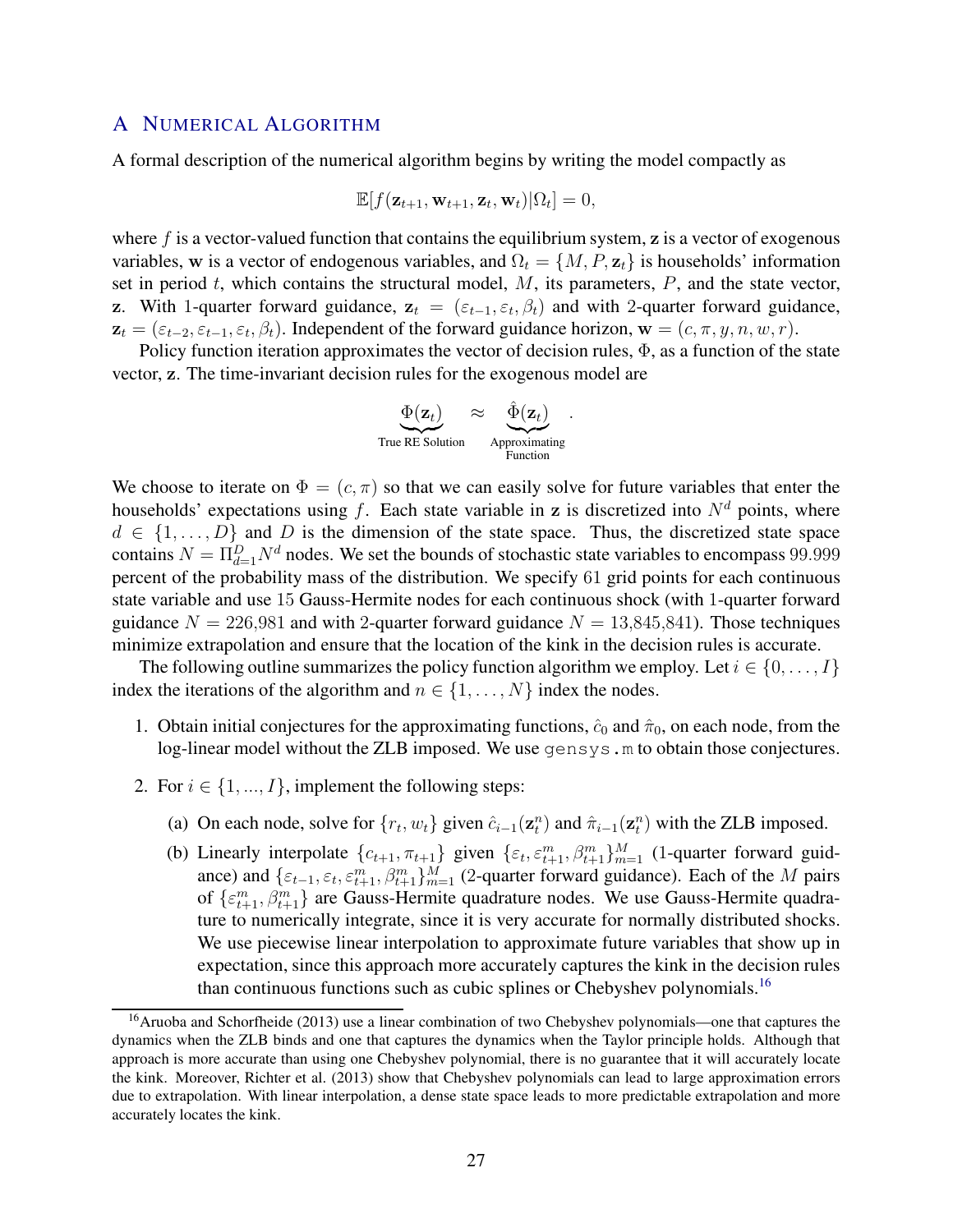- (c) On each node, solve for the remaining  $t + 1$  variables,  $\{y_{t+1}^m, c_{t+1}^m\}_{m=1}^M$ , which enter the expectation operators.
- (d) We use the nonlinear solver, csolve.m, to minimize the Euler equation errors. On each node, numerically integrate to approximate the expectation operators,

$$
\mathbb{E}\left[f(\mathbf{x}_{t+1}^m,\mathbf{x}_t^n)|\Omega_t\right] \approx \frac{1}{\sqrt{\pi}} \sum_{m=1}^M f(\mathbf{x}_{t+1}^m,\mathbf{x}_t^n) \phi(\varepsilon_{t+1}^m,\beta_{t+1}^m),
$$

where  $x \equiv (z, w)$ , and  $\phi$  are the respective Gauss-Hermite weights. The superscripts on x indicate which realizations of the state variables are used to compute expectations. The nonlinear solver searches for  $\hat{c}_i(\mathbf{z}_t^n)$  and  $\hat{\pi}_i(\mathbf{z}_t^n)$  so that the Euler equation errors are less than  $1^{-4}$  on each node.

3. Define maxdist<sub>i</sub>  $\equiv$  max $\{|\hat{c}_i-\hat{c}_{i-1}|, |\hat{\pi}_i-\hat{\pi}_{i-1}|\}$ . Repeat the steps in [item 2](#page-27-2) until maxdist<sub>i</sub> <  $1^{-13}$  for all *n* and for 10 consecutive iterations.

To provide evidence that the solution is unique, we randomly perturb the converged decision rules and check that the algorithm converges back to the same solution.

## <span id="page-28-0"></span>B COMPUTING LONGER HORIZONS

To solve the model with longer forward guidance horizons, we simplify the numerical problem by discretizing the lags in the monetary policy news process with only 3 points each. That simplification is suitable for examining the effects of a *specific shock* with nonlinear impulse response functions, but would not be suitable for showing cross sections of the entire solution across the state space, which demonstrate the effects of *many* degrees of news. We employ the method outlined in [Tauchen](#page-26-10) [\(1986\)](#page-26-10) to obtain those points and the corresponding weights for numerical integration. Independent of the forward guidance horizon, the state vector is  $z = (\beta, s_0, s_1)$ .  $s_0 \in \{1, 2, 3\}$ determines the realization of the monetary policy shock,  $\varepsilon_t$ , such that

$$
\varepsilon_t = \begin{cases}\n-0.005 & \text{for} \quad s_{0,t} = 1 \\
0 & \text{for} \quad s_{0,t} = 2 \\
0.005 & \text{for} \quad s_{0,t} = 3\n\end{cases}
$$

which is consistent with the −50 basis point (2 std. dev.) news shock that we consider in the impulse response functions throughout the paper.  $s_1 \in \{1, 2, ..., 3^q - 1, 3^q\}$  determines the realization of the lagged shocks in the news process, where  $q$  is the length of the forward guidance horizon. For example, if  $q = 1$ , then  $\varepsilon_{t-1} \in \{-0.005, 0, 0.005\}$ , and if  $q = 2$ , then

$$
(\varepsilon_{t-1}, \varepsilon_{t-2}) \in \{(-0.005, -0.005), (0, -0.005), (0.005, -0.005), \ldots, (0, 0.005), (0.005, 0.005)\}.
$$

The transition matrix for  $s_{0,t}$  is ergodic and is characterized by a single vector of probabilities,

$$
P = (\lambda_1, \lambda_2, \lambda_3) = (0.1587, 0.6827, 0.1587),
$$

where  $\lambda_k = \Pr(s_{0,t+1} = k)$ .